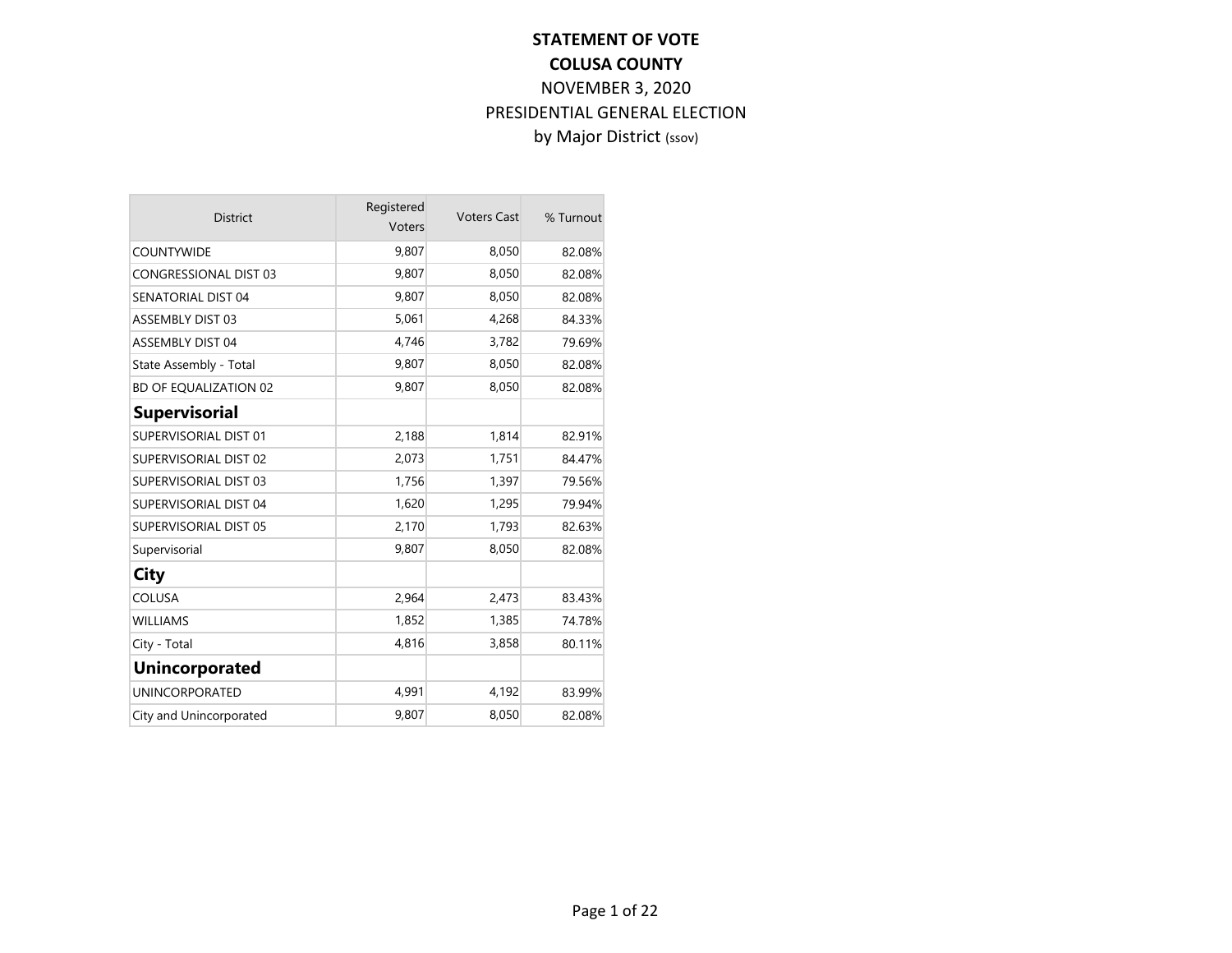## **President and Vice President (Vote for 1)**

| Registered | Voters District              | <b>JOSEPH R. BIDEN</b><br>AND KAMALA D.<br><b>HARRIS</b><br>(DEM) |        | DONALD J. TRUMP<br>AND MICHAEL R.<br><b>PENCE</b><br>(REP) |        | <b>GLORIA LA RIVA</b><br><b>AND SUNIL</b><br><b>FREEMAN</b><br>(PF) |       | <b>ROOUE "ROCKY"</b><br><b>FUENTE GUERRA AND</b><br><b>KANYE OMARI WEST</b><br>(AI) |       | DE LA HOWIE HAWKINS<br><b>AND ANGELA</b><br><b>NICOLE WALKER</b><br>(GRN) |       | JO JORGENSEN AND<br>JEREMY "SPIKE"<br><b>COHEN</b><br>(LIB) |       | Total<br>Votes |
|------------|------------------------------|-------------------------------------------------------------------|--------|------------------------------------------------------------|--------|---------------------------------------------------------------------|-------|-------------------------------------------------------------------------------------|-------|---------------------------------------------------------------------------|-------|-------------------------------------------------------------|-------|----------------|
| 9.807      | <b>COUNTYWIDE</b>            | 3,239                                                             | 40.69% | 4,559                                                      | 57.27% | 27                                                                  | 0.34% | 30 <sup>°</sup>                                                                     | 0.38% | 25                                                                        | 0.31% | 81                                                          | 1.02% | 7,961          |
| 9,807      | <b>CONGRESSIONAL DIST 03</b> | 3,239                                                             | 40.69% | 4,559                                                      | 57.27% | 27                                                                  | 0.34% | 30 <sup>°</sup>                                                                     | 0.38% | 25                                                                        | 0.31% | 81                                                          | 1.02% | 7,961          |
| 9,807      | <b>SENATORIAL DIST 04</b>    | 3,239                                                             | 40.69% | 4,559                                                      | 57.27% | 27                                                                  | 0.34% | 30 <sup>°</sup>                                                                     | 0.38% | 25                                                                        | 0.31% | 81                                                          | 1.02% | 7,961          |
| 5,061      | <b>ASSEMBLY DIST 03</b>      | 1,449                                                             | 34.31% | 2,692                                                      | 63.75% | 9                                                                   | 0.21% | 15                                                                                  | 0.36% | 15                                                                        | 0.36% | 43                                                          | 1.02% | 4,223          |
| 4.746      | <b>ASSEMBLY DIST 04</b>      | 1,790                                                             | 47.89% | 1,867                                                      | 49.95% | 18                                                                  | 0.48% | 15                                                                                  | 0.40% | 10 <sup>1</sup>                                                           | 0.27% | 38                                                          | 1.02% | 3,738          |
| 9,807      | State Assembly - Total       | 3,239                                                             | 40.69% | 4,559                                                      | 57.27% | 27                                                                  | 0.34% | 30 <sup>°</sup>                                                                     | 0.38% | 25                                                                        | 0.31% | 81                                                          | 1.02% | 7,961          |
| 9.807      | <b>BD OF EQUALIZATION 02</b> | 3,239                                                             | 40.69% | 4,559                                                      | 57.27% | 27                                                                  | 0.34% | 30                                                                                  | 0.38% | 25                                                                        | 0.31% | 81                                                          | 1.02% | 7,961          |
|            | <b>Supervisorial</b>         |                                                                   |        |                                                            |        |                                                                     |       |                                                                                     |       |                                                                           |       |                                                             |       |                |
| 2,188      | <b>SUPERVISORIAL DIST 01</b> | 752                                                               | 41.94% | 1,013                                                      | 56.50% | $\overline{9}$                                                      | 0.50% | 6                                                                                   | 0.33% | $\overline{2}$                                                            | 0.11% | 11                                                          | 0.61% | 1,793          |
| 2,073      | SUPERVISORIAL DIST 02        | 687                                                               | 39.85% | 998                                                        | 57.89% | $\overline{7}$                                                      | 0.41% | $\overline{7}$                                                                      | 0.41% | 6                                                                         | 0.35% | 19                                                          | 1.10% | 1,724          |
| 1,756      | SUPERVISORIAL DIST 03        | 700                                                               | 50.69% | 646                                                        | 46.78% | $6 \overline{6}$                                                    | 0.43% | 8                                                                                   | 0.58% | $\overline{4}$                                                            | 0.29% | 17                                                          | 1.23% | 1,381          |
| 1,620      | <b>SUPERVISORIAL DIST 04</b> | 481                                                               | 37.40% | 785                                                        | 61.04% | $\overline{3}$                                                      | 0.23% | 2                                                                                   | 0.16% | 5                                                                         | 0.39% | 10                                                          | 0.78% | 1,286          |
| 2,170      | SUPERVISORIAL DIST 05        | 619                                                               | 34.83% | 1,117                                                      | 62.86% | $\overline{2}$                                                      | 0.11% | $\overline{7}$                                                                      | 0.39% | 8                                                                         | 0.45% | 24                                                          | 1.35% | 1,777          |
| 9,807      | Supervisorial -Total         | 3,239                                                             | 40.69% | 4,559                                                      | 57.27% | 27                                                                  | 0.34% | 30                                                                                  | 0.38% | 25                                                                        | 0.31% | 81                                                          | 1.02% | 7,961          |
|            | <b>City</b>                  |                                                                   |        |                                                            |        |                                                                     |       |                                                                                     |       |                                                                           |       |                                                             |       |                |
| 2.964      | <b>COLUSA</b>                | 968                                                               | 39.62% | 1,420                                                      | 58.13% | $6 \overline{6}$                                                    | 0.25% | 10 <sup>1</sup>                                                                     | 0.41% | 11                                                                        | 0.45% | 28                                                          | 1.15% | 2,443          |
| 1,852      | <b>WILLIAMS</b>              | 849                                                               | 62.06% | 483                                                        | 35.31% | $\overline{7}$                                                      | 0.51% | 8                                                                                   | 0.58% | 6                                                                         | 0.44% | 15                                                          | 1.10% | 1,368          |
| 4,816      | City - Total                 | 1,817                                                             | 47.68% | 1,903                                                      | 49.93% | 13                                                                  | 0.34% | 18                                                                                  | 0.47% | 17                                                                        | 0.45% | 43                                                          | 1.13% | 3,811          |
|            | <b>Unincorporated</b>        |                                                                   |        |                                                            |        |                                                                     |       |                                                                                     |       |                                                                           |       |                                                             |       |                |
| 4,991      | <b>UNINCORPORATED</b>        | 1,422                                                             | 34.27% | 2,656                                                      | 64.00% | 14                                                                  | 0.34% | 12                                                                                  | 0.29% | 8                                                                         | 0.19% | 38                                                          | 0.92% | 4,150          |
| 9,807      | City and Unincorporated      | 3,239                                                             | 40.69% | 4,559                                                      | 57.27% | 27                                                                  | 0.34% | 30 <sup>°</sup>                                                                     | 0.38% | 25                                                                        | 0.31% | 81                                                          | 1.02% | 7,961          |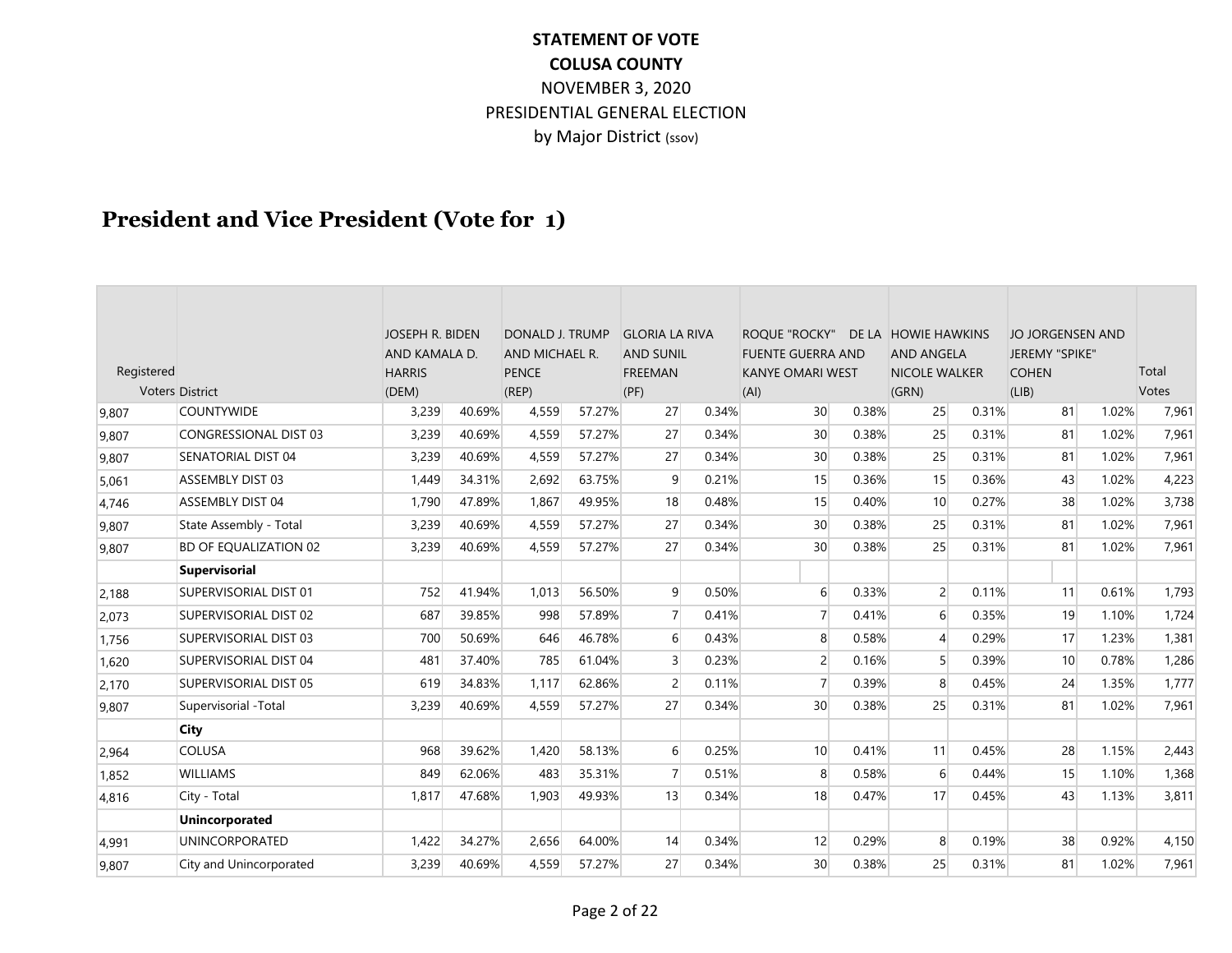## **President and Vice President - Continued**

| <b>BRIAN</b><br>CARROLL/AMAR<br><b>PATEL</b><br><b>Oualified Write In</b> |       | <b>MARK</b><br>CHARLES/ADRIAN<br><b>WALLACE</b><br>Qualified Write In |       | <b>JOSEPH</b><br>KISHORE/NORISSA<br><b>SANTA CRUZ</b><br>Qualified Write In |       | <b>BROCK</b><br>PIERCE/KARLA<br><b>BALLARD</b><br>Qualified Write In |       | <b>JESSE</b><br><b>VENTURA/CYNTHIA</b><br><b>MCKINNEY</b><br>Qualified Write In |       |  |
|---------------------------------------------------------------------------|-------|-----------------------------------------------------------------------|-------|-----------------------------------------------------------------------------|-------|----------------------------------------------------------------------|-------|---------------------------------------------------------------------------------|-------|--|
| $\overline{0}$                                                            | 0.00% | $\overline{0}$                                                        | 0.00% | $\overline{0}$                                                              | 0.00% | $\overline{0}$                                                       | 0.00% | $\overline{0}$                                                                  | 0.00% |  |
| $\overline{0}$                                                            | 0.00% | $\mathbf 0$                                                           | 0.00% | $\overline{0}$                                                              | 0.00% | $\overline{0}$                                                       | 0.00% | $\overline{0}$                                                                  | 0.00% |  |
| $\overline{0}$                                                            | 0.00% | $\overline{0}$                                                        | 0.00% | $\mathbf{0}$                                                                | 0.00% | $\overline{0}$                                                       | 0.00% | $\overline{0}$                                                                  | 0.00% |  |
| $\Omega$                                                                  | 0.00% | $\mathbf 0$                                                           | 0.00% | $\overline{0}$                                                              | 0.00% | $\overline{0}$                                                       | 0.00% | $\overline{0}$                                                                  | 0.00% |  |
| $\mathbf 0$                                                               | 0.00% | $\mathbf 0$                                                           | 0.00% | $\mathbf 0$                                                                 | 0.00% | $\overline{0}$                                                       | 0.00% | $\mathbf 0$                                                                     | 0.00% |  |
| $\mathbf{0}$                                                              | 0.00% | $\mathbf 0$                                                           | 0.00% | $\overline{0}$                                                              | 0.00% | $\overline{0}$                                                       | 0.00% | $\overline{0}$                                                                  | 0.00% |  |
| $\Omega$                                                                  | 0.00% | $\overline{0}$                                                        | 0.00% | $\overline{0}$                                                              | 0.00% | $\overline{0}$                                                       | 0.00% | $\overline{0}$                                                                  | 0.00% |  |
| $\overline{0}$                                                            | 0.00% | $\mathbf 0$                                                           | 0.00% | $\overline{0}$                                                              | 0.00% | $\overline{0}$                                                       | 0.00% | $\overline{0}$                                                                  | 0.00% |  |
| $\Omega$                                                                  | 0.00% | $\mathbf 0$                                                           | 0.00% | $\overline{0}$                                                              | 0.00% | $\overline{0}$                                                       | 0.00% | $\overline{0}$                                                                  | 0.00% |  |
| $\overline{0}$                                                            | 0.00% | $\mathbf 0$                                                           | 0.00% | $\overline{0}$                                                              | 0.00% | $\overline{0}$                                                       | 0.00% | $\overline{0}$                                                                  | 0.00% |  |
| $\overline{0}$                                                            | 0.00% | $\overline{0}$                                                        | 0.00% | $\mathbf 0$                                                                 | 0.00% | $\overline{0}$                                                       | 0.00% | $\boldsymbol{0}$                                                                | 0.00% |  |
| $\mathbf{0}$                                                              | 0.00% | $\mathbf{0}$                                                          | 0.00% | $\mathbf{0}$                                                                | 0.00% | 0                                                                    | 0.00% | $\overline{0}$                                                                  | 0.00% |  |
| $\Omega$                                                                  | 0.00% | $\Omega$                                                              | 0.00% | $\mathbf{0}$                                                                | 0.00% | $\overline{0}$                                                       | 0.00% | $\Omega$                                                                        | 0.00% |  |
|                                                                           |       |                                                                       |       |                                                                             |       |                                                                      |       |                                                                                 |       |  |
| $\overline{0}$                                                            | 0.00% | $\overline{0}$                                                        | 0.00% | $\overline{0}$                                                              | 0.00% | $\overline{0}$                                                       | 0.00% | $\overline{0}$                                                                  | 0.00% |  |
| $\overline{0}$                                                            | 0.00% | $\mathbf 0$                                                           | 0.00% | $\mathbf 0$                                                                 | 0.00% | $\overline{0}$                                                       | 0.00% | $\mathbf 0$                                                                     | 0.00% |  |
| $\overline{0}$                                                            | 0.00% | $\overline{0}$                                                        | 0.00% | $\overline{0}$                                                              | 0.00% | $\overline{0}$                                                       | 0.00% | $\overline{0}$                                                                  | 0.00% |  |
|                                                                           |       |                                                                       |       |                                                                             |       |                                                                      |       |                                                                                 |       |  |
| $\overline{0}$                                                            | 0.00% | $\overline{0}$                                                        | 0.00% | $\overline{0}$                                                              | 0.00% | $\overline{0}$                                                       | 0.00% | $\overline{0}$                                                                  | 0.00% |  |
| $\mathbf{0}$                                                              | 0.00% | $\mathbf 0$                                                           | 0.00% | 0                                                                           | 0.00% | $\overline{0}$                                                       | 0.00% | 0                                                                               | 0.00% |  |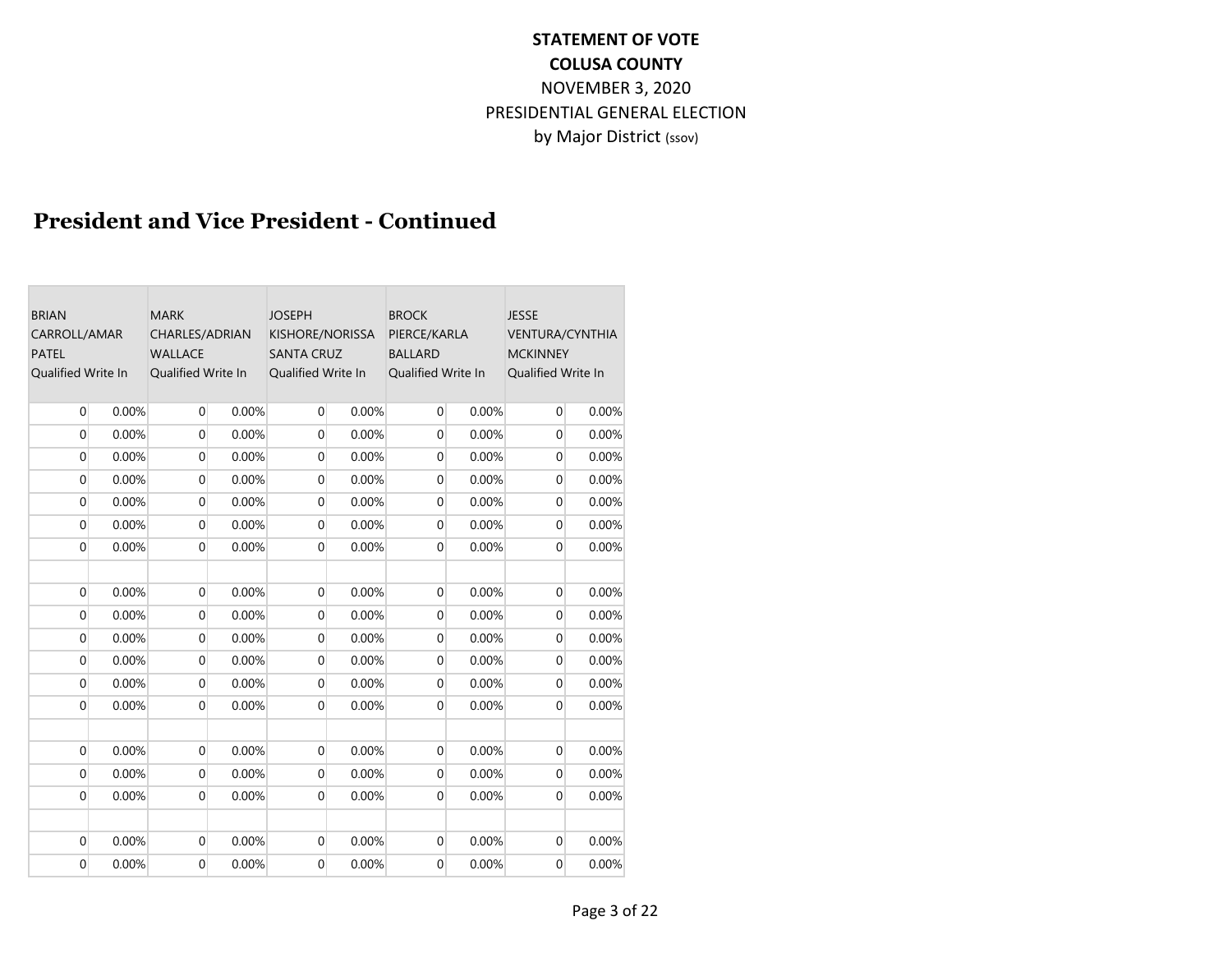# **US Rep Congress Dist 3 (Vote for 1)**

| Registered |                              | <b>JOHN GARAMENDI</b> |        | <b>TAMIKA HAMILTON</b> |        |                    |
|------------|------------------------------|-----------------------|--------|------------------------|--------|--------------------|
|            | <b>Voters District</b>       | (DEM)                 |        | (REP)                  |        | <b>Total Votes</b> |
| 9,807      | <b>COUNTYWIDE</b>            | 3,348                 | 43.62% | 4,328                  | 56.38% | 7,676              |
| 9,807      | <b>CONGRESSIONAL DIST 03</b> | 3,348                 | 43.62% | 4,328                  | 56.38% | 7,676              |
| 9,807      | SENATORIAL DIST 04           | 3,348                 | 43.62% | 4,328                  | 56.38% | 7,676              |
| 5,061      | <b>ASSEMBLY DIST 03</b>      | 1,590                 | 39.42% | 2,443                  | 60.58% | 4,033              |
| 4,746      | ASSEMBLY DIST 04             | 1,758                 | 48.26% | 1,885                  | 51.74% | 3,643              |
| 9,807      | State Assembly - Total       | 3,348                 | 43.62% | 4,328                  | 56.38% | 7,676              |
| 9,807      | <b>BD OF EQUALIZATION 02</b> | 3,348                 | 43.62% | 4,328                  | 56.38% | 7,676              |
|            | <b>Supervisorial</b>         |                       |        |                        |        |                    |
| 2,188      | SUPERVISORIAL DIST 01        | 750                   | 42.86% | 1,000                  | 57.14% | 1,750              |
| 2,073      | SUPERVISORIAL DIST 02        | 729                   | 44.07% | 925                    | 55.93% | 1,654              |
| 1,756      | SUPERVISORIAL DIST 03        | 679                   | 50.52% | 665                    | 49.48% | 1,344              |
| 1,620      | SUPERVISORIAL DIST 04        | 514                   | 41.79% | 716                    | 58.21% | 1,230              |
| 2,170      | SUPERVISORIAL DIST 05        | 676                   | 39.81% | 1,022                  | 60.19% | 1,698              |
| 9,807      | Supervisorial -Total         | 3,348                 | 43.62% | 4,328                  | 56.38% | 7,676              |
|            | City                         |                       |        |                        |        |                    |
| 2,964      | <b>COLUSA</b>                | 1,046                 | 44.97% | 1,280                  | 55.03% | 2,326              |
| 1,852      | <b>WILLIAMS</b>              | 795                   | 59.60% | 539                    | 40.40% | 1,334              |
| 4,816      | City - Total                 | 1,841                 | 50.30% | 1,819                  | 49.70% | 3,660              |
|            | <b>Unincorporated</b>        |                       |        |                        |        |                    |
| 4,991      | <b>UNINCORPORATED</b>        | 1,507                 | 37.52% | 2,509                  | 62.48% | 4,016              |
| 9,807      | City and Unincorporated      | 3,348                 | 43.62% | 4,328                  | 56.38% | 7,676              |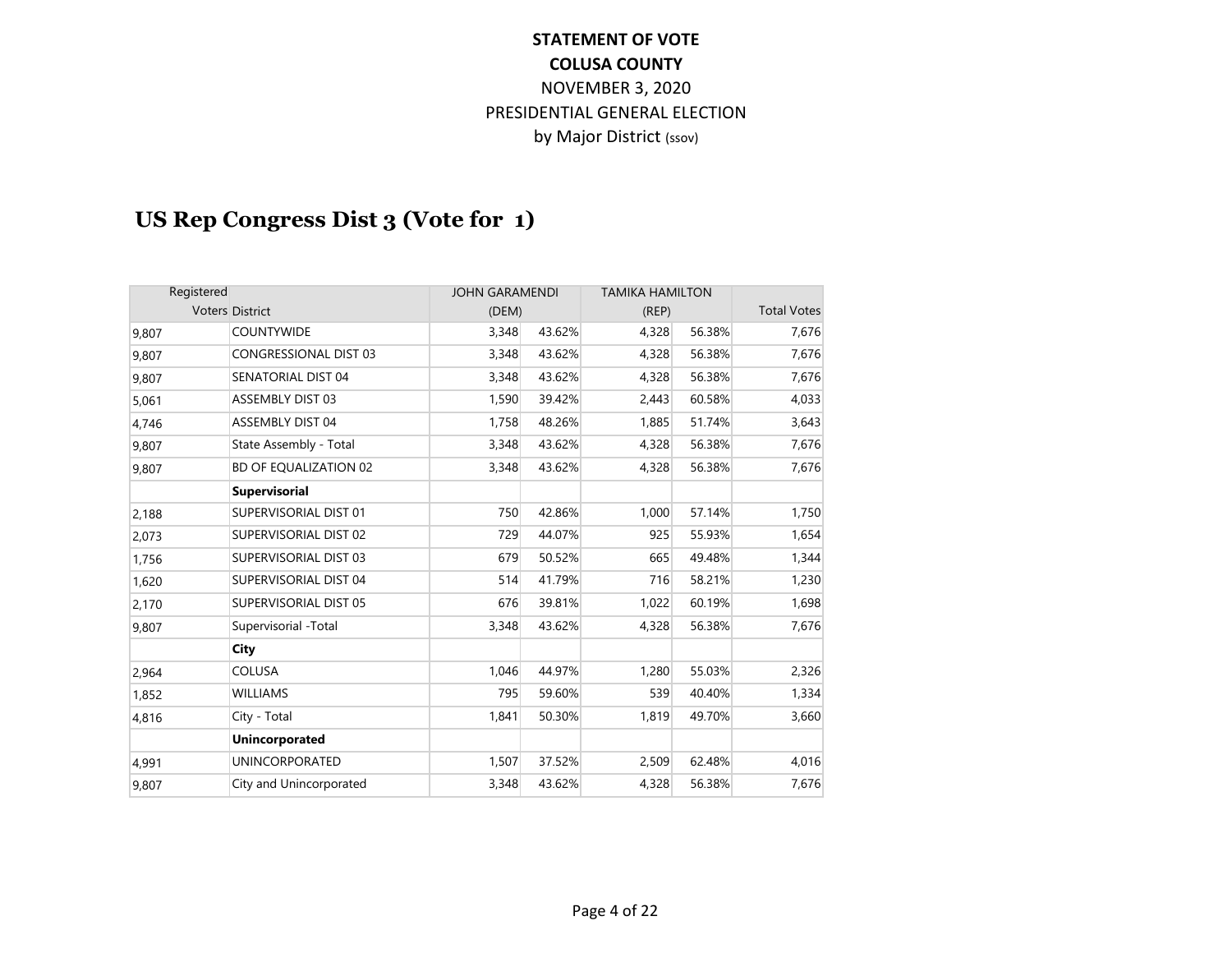# **Assembly Member Dist 3 (Vote for 1)**

| Registered |                              | <b>JAMES GALLAGHER</b> |        | JAMES R. HENSON |        |                    |
|------------|------------------------------|------------------------|--------|-----------------|--------|--------------------|
|            | <b>Voters District</b>       | (REP)                  |        | (DEM)           |        | <b>Total Votes</b> |
| 5,061      | <b>COUNTYWIDE</b>            | 3,000                  | 72.73% | 1,125           | 27.27% | 4,125              |
| 5,061      | <b>CONGRESSIONAL DIST 03</b> | 3,000                  | 72.73% | 1,125           | 27.27% | 4,125              |
| 5,061      | SENATORIAL DIST 04           | 3,000                  | 72.73% | 1,125           | 27.27% | 4,125              |
| 5,061      | <b>ASSEMBLY DIST 03</b>      | 3,000                  | 72.73% | 1,125           | 27.27% | 4,125              |
| 5,061      | BD OF EQUALIZATION 02        | 3,000                  | 72.73% | 1,125           | 27.27% | 4,125              |
|            | <b>Supervisorial</b>         |                        |        |                 |        |                    |
| 1,832      | SUPERVISORIAL DIST 02        | 1,048                  | 69.27% | 465             | 30.73% | 1,513              |
| 1,059      | SUPERVISORIAL DIST 04        | 713                    | 79.75% | 181             | 20.25% | 894                |
| 2,170      | SUPERVISORIAL DIST 05        | 1,239                  | 72.12% | 479             | 27.88% | 1,718              |
| 5,061      | Supervisorial -Total         | 3,000                  | 72.73% | 1,125           | 27.27% | 4,125              |
|            | City                         |                        |        |                 |        |                    |
| 2,964      | <b>COLUSA</b>                | 1,616                  | 67.98% | 761             | 32.02% | 2,377              |
| 2,097      | Unincorporated               | 1,384                  | 79.18% | 364             | 20.82% | 1,748              |
| 5,061      | City and Unincorporated      | 3,000                  | 72.73% | 1,125           | 27.27% | 4,125              |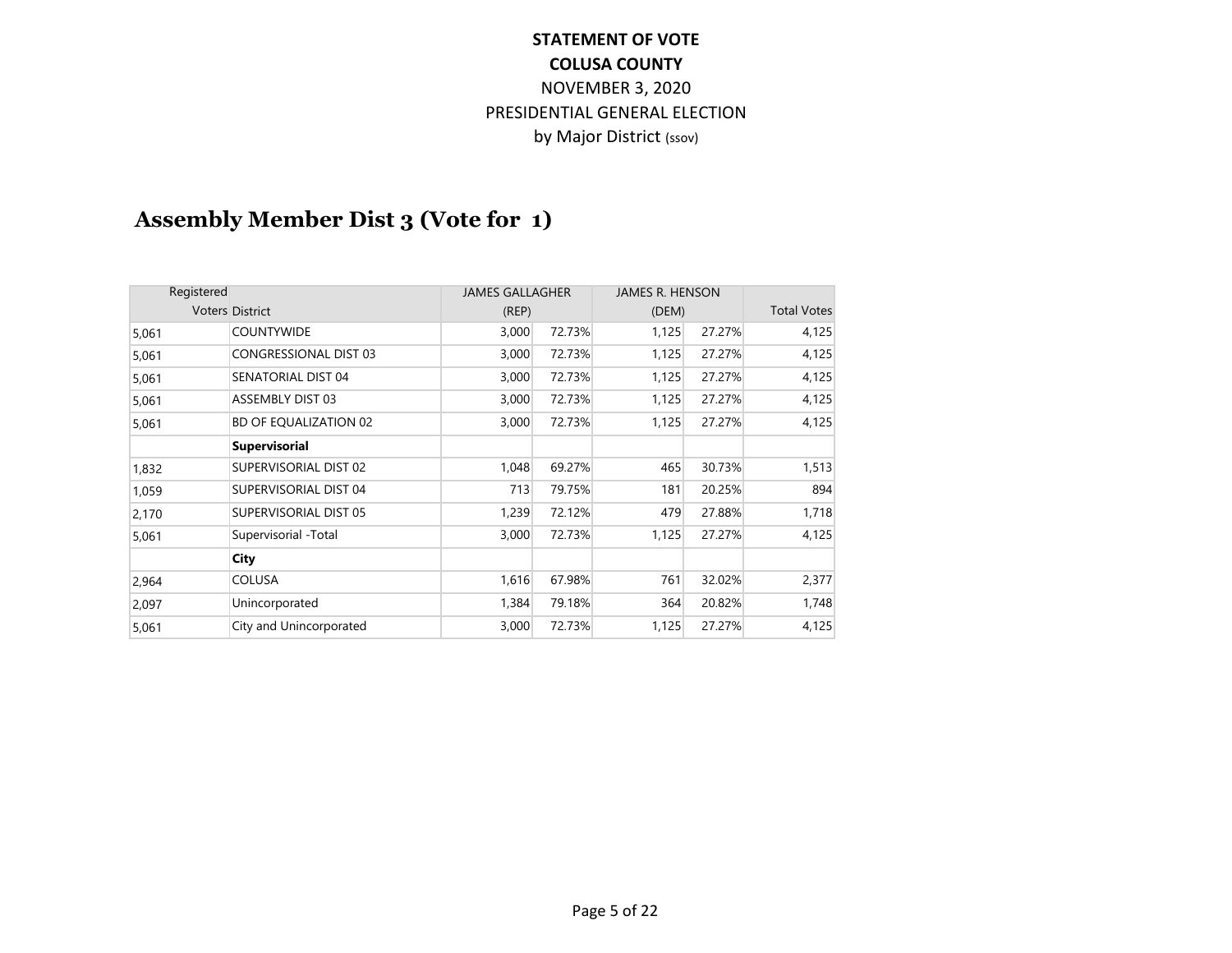# **Assembly Member Dist 4 (Vote for 1)**

|       | Registered                   |       | <b>MATTHEW L. NELSON</b> | <b>CECILIA AGUIAR-CURRY</b> |        |                    |
|-------|------------------------------|-------|--------------------------|-----------------------------|--------|--------------------|
|       | Voters District              | (REP) |                          | (DEM)                       |        | <b>Total Votes</b> |
| 4,746 | <b>COUNTYWIDE</b>            | 1,759 | 48.42%                   | 1,874                       | 51.58% | 3,633              |
| 4,746 | <b>CONGRESSIONAL DIST 03</b> | 1,759 | 48.42%                   | 1,874                       | 51.58% | 3,633              |
| 4,746 | SENATORIAL DIST 04           | 1,759 | 48.42%                   | 1,874                       | 51.58% | 3,633              |
| 4,746 | <b>ASSEMBLY DIST 04</b>      | 1,759 | 48.42%                   | 1,874                       | 51.58% | 3,633              |
| 4,746 | BD OF EQUALIZATION 02        | 1,759 | 48.42%                   | 1,874                       | 51.58% | 3,633              |
|       | <b>Supervisorial</b>         |       |                          |                             |        |                    |
| 2,188 | SUPERVISORIAL DIST 01        | 958   | 55.03%                   | 783                         | 44.97% | 1,741              |
| 241   | SUPERVISORIAL DIST 02        | 85    | 46.45%                   | 98                          | 53.55% | 183                |
| 1,756 | SUPERVISORIAL DIST 03        | 609   | 45.45%                   | 731                         | 54.55% | 1,340              |
| 561   | SUPERVISORIAL DIST 04        | 107   | 29.00%                   | 262                         | 71.00% | 369                |
|       | City                         |       |                          |                             |        |                    |
| 1,852 | <b>WILLIAMS</b>              | 445   | 33.21%                   | 895                         | 66.79% | 1,340              |
|       | <b>Unincorporated</b>        |       |                          |                             |        |                    |
| 2,894 | Unincorporated               | 1,314 | 57.30%                   | 979                         | 42.70% | 2,293              |
| 4,746 | City and Unincorporated      | 1,759 | 48.42%                   | 1,874                       | 51.58% | 3,633              |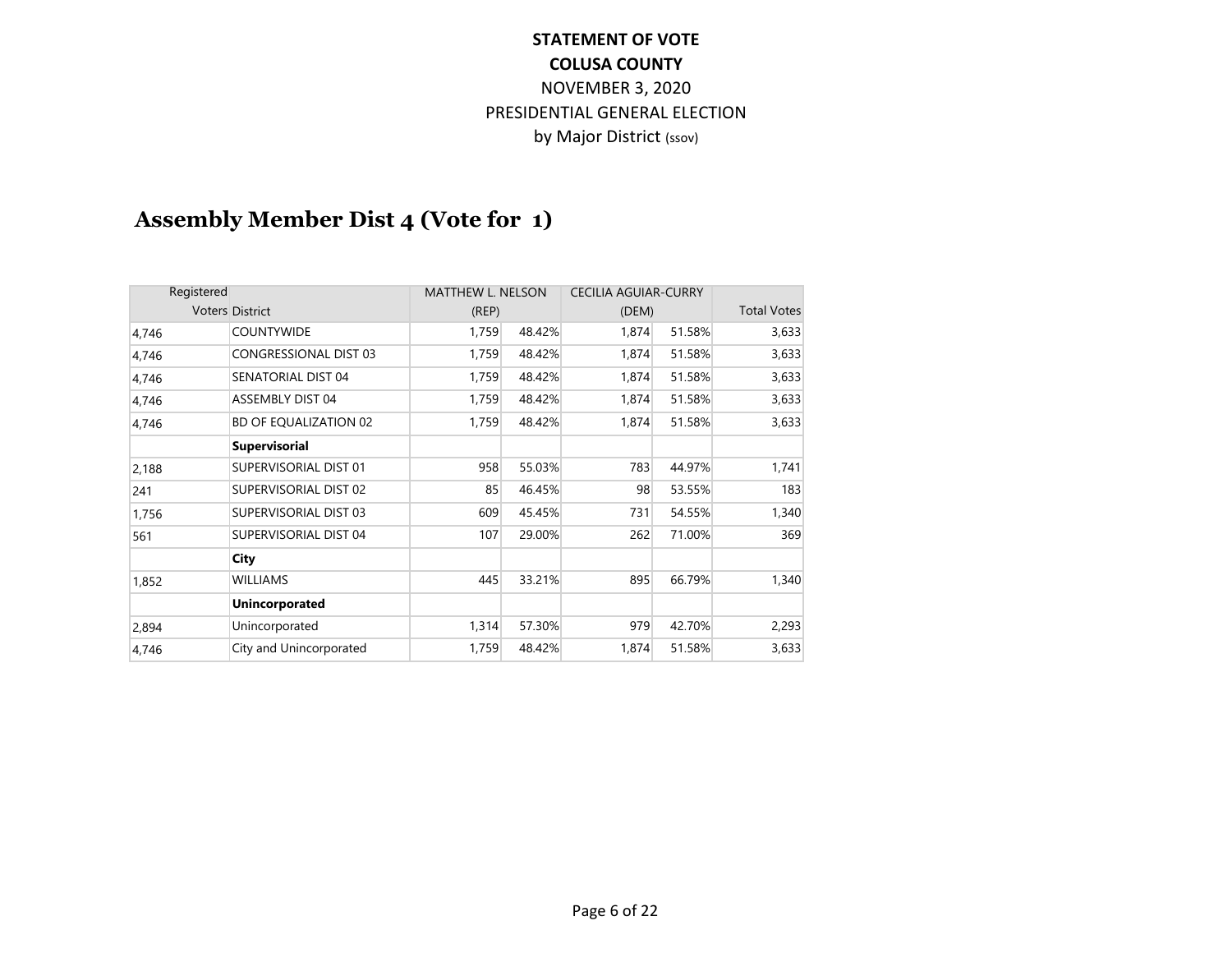# **Colusa County Board of Education, TRA4 2-yr. term (Vote for 1)**

| Registered     |                              |     |        | LYNN BOWEN BURNHAM CRISTY JAYNE EDWARDS |         |                    |
|----------------|------------------------------|-----|--------|-----------------------------------------|---------|--------------------|
|                | <b>Voters District</b>       |     |        |                                         |         | <b>Total Votes</b> |
| 2,196          | <b>COUNTYWIDE</b>            | 649 | 41.66% | 909                                     | 58.34%  | 1,558              |
| 2,196          | <b>CONGRESSIONAL DIST 03</b> | 649 | 41.66% | 909                                     | 58.34%  | 1,558              |
| 2,196          | SENATORIAL DIST 04           | 649 | 41.66% | 909                                     | 58.34%  | 1,558              |
| 1,077          | <b>ASSEMBLY DIST 03</b>      | 351 | 41.79% | 489                                     | 58.21%  | 840                |
| 1,119          | <b>ASSEMBLY DIST 04</b>      | 298 | 41.50% | 420                                     | 58.50%  | 718                |
| 2,196          | State Assembly - Total       | 649 | 41.66% | 909                                     | 58.34%  | 1,558              |
| 2,196          | BD OF EQUALIZATION 02        | 649 | 41.66% | 909                                     | 58.34%  | 1,558              |
|                | <b>Supervisorial</b>         |     |        |                                         |         |                    |
| 749            | SUPERVISORIAL DIST 03        | 234 | 47.27% | 261                                     | 52.73%  | 495                |
| 1,294          | SUPERVISORIAL DIST 04        | 355 | 37.53% | 591                                     | 62.47%  | 946                |
| 153            | SUPERVISORIAL DIST 05        | 60  | 51.28% | 57                                      | 48.72%  | 117                |
| 2,196          | Supervisorial -Total         | 649 | 41.66% | 909                                     | 58.34%  | 1,558              |
|                | City                         |     |        |                                         |         |                    |
| $\overline{4}$ | <b>COLUSA</b>                | 0   | 0.00%  | 3                                       | 100.00% | 3                  |
| 1,037          | <b>WILLIAMS</b>              | 282 | 42.92% | 375                                     | 57.08%  | 657                |
| 1,041          | City                         | 282 | 40.87% | 378                                     | 59.13%  | 660                |
|                | <b>Unincorporated</b>        |     |        |                                         |         |                    |
| 1,155          | <b>UNINCORPORATED</b>        | 367 | 40.87% | 531                                     | 59.13%  | 898                |
| 2,196          | City and Unincorporated      | 649 | 41.66% | 909                                     | 58.34%  | 1,558              |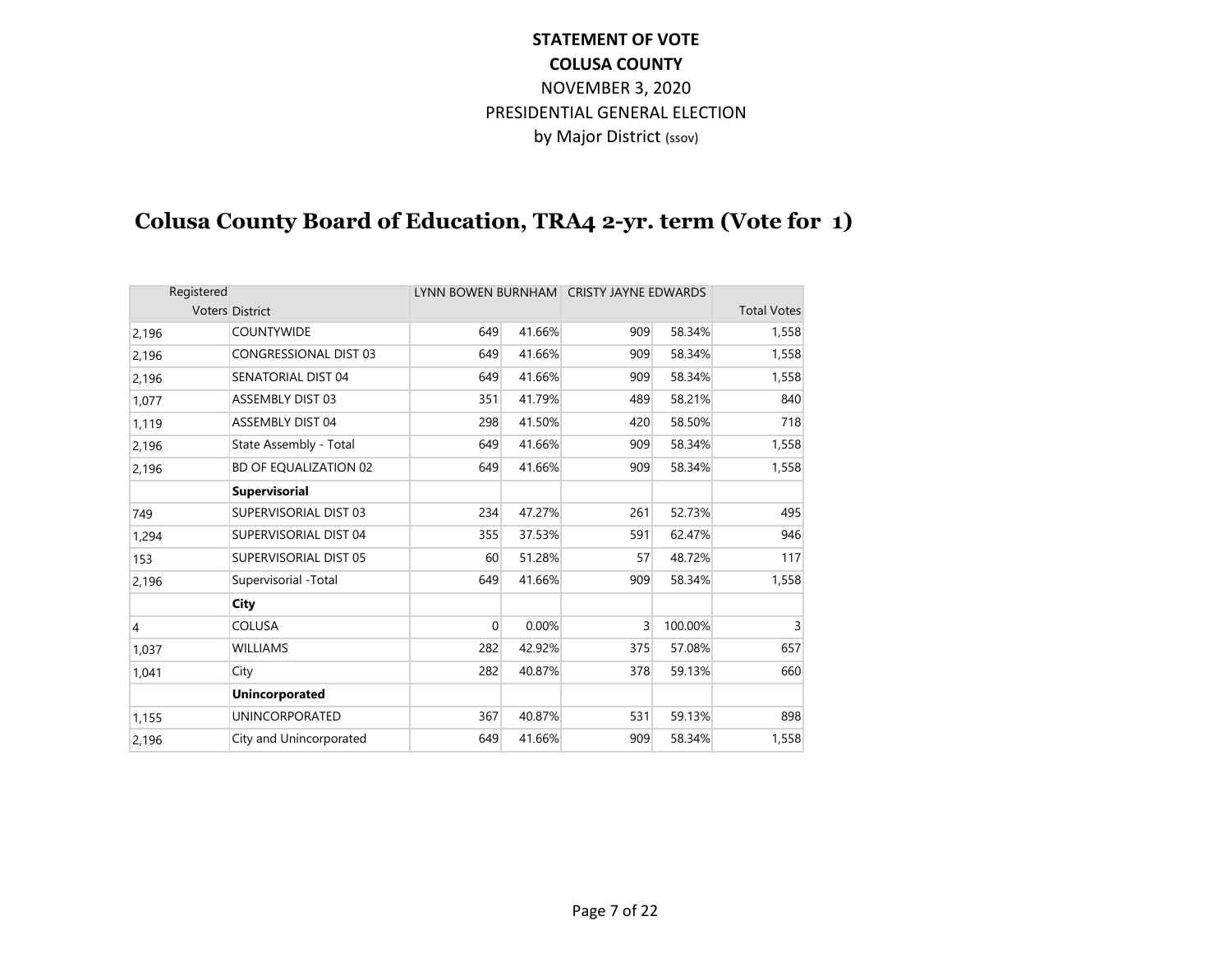# **Colusa Unified School District (Vote for 3)**

| Registered |                              | <b>KELLI GRIFFITH-GARCIA</b> |        | MICHAEL W. PHENICIE |        | <b>MELISSA YERXA ORTIZ</b> |        | ERIN E. STEIDLMAYER |        |                    |
|------------|------------------------------|------------------------------|--------|---------------------|--------|----------------------------|--------|---------------------|--------|--------------------|
|            | <b>Voters District</b>       |                              |        |                     |        |                            |        |                     |        | <b>Total Votes</b> |
| 3,819      | <b>COUNTYWIDE</b>            | 1,639                        | 24.51% | 1,354               | 20.25% | 1,669                      | 24.96% | 2,026               | 30.29% | 6,688              |
| 3,819      | <b>CONGRESSIONAL DIST 03</b> | 1,639                        | 24.51% | 1,354               | 20.25% | 1,669                      | 24.96% | 2,026               | 30.29% | 6,688              |
| 3,819      | SENATORIAL DIST 04           | 1,639                        | 24.51% | 1,354               | 20.25% | 1,669                      | 24.96% | 2,026               | 30.29% | 6,688              |
| 3,798      | <b>ASSEMBLY DIST 03</b>      | 1,633                        | 24.52% | 1,346               | 20.21% | 1,661                      | 24.94% | 2,019               | 30.32% | 6,659              |
| 21         | <b>ASSEMBLY DIST 04</b>      | 6                            | 20.69% | 8                   | 27.59% | 8                          | 27.59% | 7                   | 24.14% | 29                 |
| 3,819      | State Assembly - Total       | 1,639                        | 24.51% | 1,354               | 20.25% | 1,669                      | 24.96% | 2,026               | 30.29% | 6,688              |
| 3,819      | <b>BD OF EQUALIZATION 02</b> | 1,639                        | 24.51% | 1,354               | 20.25% | 1,669                      | 24.96% | 2,026               | 30.29% | 6,688              |
|            | <b>Supervisorial</b>         |                              |        |                     |        |                            |        |                     |        |                    |
| 1,853      | SUPERVISORIAL DIST 02        | 840                          | 24.90% | 697                 | 20.66% | 849                        | 25.16% | 988                 | 29.28% | 3,374              |
| 1,966      | SUPERVISORIAL DIST 05        | 799                          | 24.11% | 657                 | 19.82% | 820                        | 24.74% | 1,038               | 31.32% | 3,314              |
| 3,819      | Supervisorial -Total         | 1,639                        | 24.51% | 1,354               | 20.25% | 1,669                      | 24.96% | 2,026               | 30.29% | 6,688              |
|            | City                         |                              |        |                     |        |                            |        |                     |        |                    |
| 2,964      | <b>COLUSA</b>                | 1,289                        | 24.36% | 1,098               | 20.75% | 1,338                      | 25.28% | 1,567               | 29.61% | 5,292              |
|            | <b>Unincorporated</b>        |                              |        |                     |        |                            |        |                     |        |                    |
| 855        | <b>UNINCORPORATED</b>        | 350                          | 25.07% | 256                 | 18.34% | 331                        | 23.71% | 459                 | 32.88% | 1,396              |
| 3,819      | City and Unincorporated      | 1,639                        | 24.51% | 1,354               | 20.25% | 1,669                      | 24.96% | 2,026               | 30.29% | 6,688              |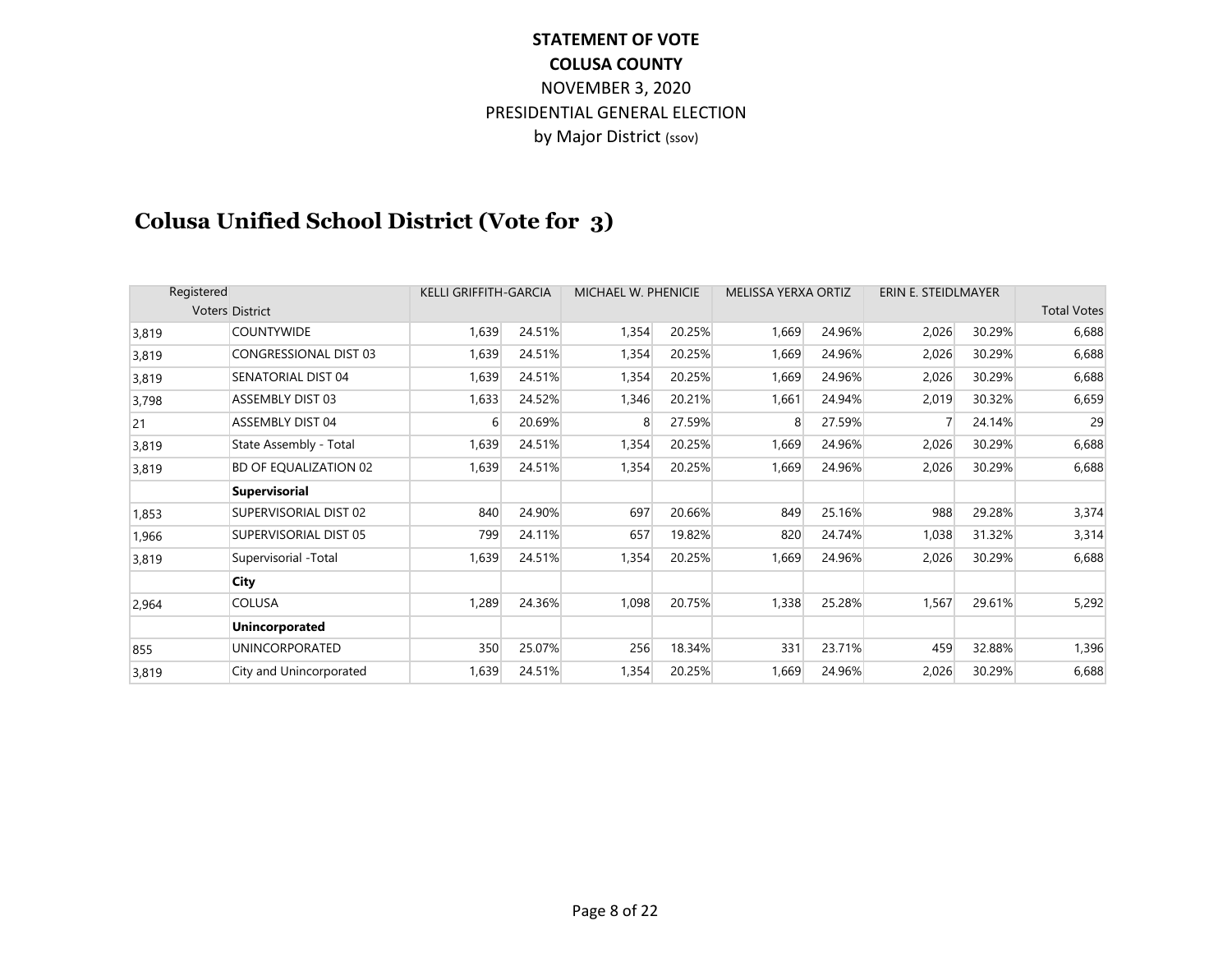# **Pierce Joint Unified School District (Vote for 3)**

| Registered |                              | <b>SCOTT ARENS</b> |        | ABEL GOMEZ, SR. |        | <b>GEORGE GREEN, JR.</b> |        | JOHN R. FRIEL, SR. |        | MATTHEW D.       |        |                    |
|------------|------------------------------|--------------------|--------|-----------------|--------|--------------------------|--------|--------------------|--------|------------------|--------|--------------------|
|            | <b>Voters District</b>       |                    |        |                 |        |                          |        |                    |        | <b>WILKERSON</b> |        | <b>Total Votes</b> |
| 2,435      | <b>COUNTYWIDE</b>            | 681                | 16.03% | 1,070           | 25.19% | 1,093                    | 25.74% | 1,044              | 24.58% | 359              | 8.45%  | 4,247              |
| 2,435      | <b>CONGRESSIONAL DIST 03</b> | 681                | 16.03% | 1,070           | 25.19% | 1,093                    | 25.74% | 1,044              | 24.58% | 359              | 8.45%  | 4,247              |
| 2,435      | SENATORIAL DIST 04           | 681                | 16.03% | 1,070           | 25.19% | 1,093                    | 25.74% | 1,044              | 24.58% | 359              | 8.45%  | 4,247              |
| 2,435      | <b>ASSEMBLY DIST 04</b>      | 681                | 16.03% | 1,070           | 25.19% | 1,093                    | 25.74% | 1,044              | 24.58% | 359              | 8.45%  | 4,247              |
| 2,435      | <b>BD OF EQUALIZATION 02</b> | 681                | 16.03% | 1,070           | 25.19% | 1,093                    | 25.74% | 1,044              | 24.58% | 359              | 8.45%  | 4,247              |
|            | <b>Supervisorial</b>         |                    |        |                 |        |                          |        |                    |        |                  |        |                    |
| 2,188      | SUPERVISORIAL DIST 01        | 608                | 15.80% | 985             | 25.60% | 993                      | 25.81% | 949                | 24.67% | 312              | 8.11%  | 3,847              |
| 220        | SUPERVISORIAL DIST 02        | 65                 | 18.73% | 75              | 21.61% | 79                       | 22.77% | 87                 | 25.07% | 41               | 11.82% | 347                |
| 27         | SUPERVISORIAL DIST 03        | 8                  | 15.09% | 10 <sup>°</sup> | 18.87% | 21                       | 39.62% | 8                  | 15.09% | 6                | 11.32% | 53                 |
| 2,435      | Supervisorial -Total         | 681                | 16.03% | 1,070           | 25.19% | 1,093                    | 25.74% | 1,044              | 24.58% | 359              | 8.45%  | 4,247              |
|            | <b>Unincorporated</b>        |                    |        |                 |        |                          |        |                    |        |                  |        |                    |
| 2,435      | <b>UNINCORPORATED</b>        | 681                | 16.03% | 1,070           | 25.19% | 1,093                    | 25.74% | 1,044              | 24.58% | 359              | 8.45%  | 4,247              |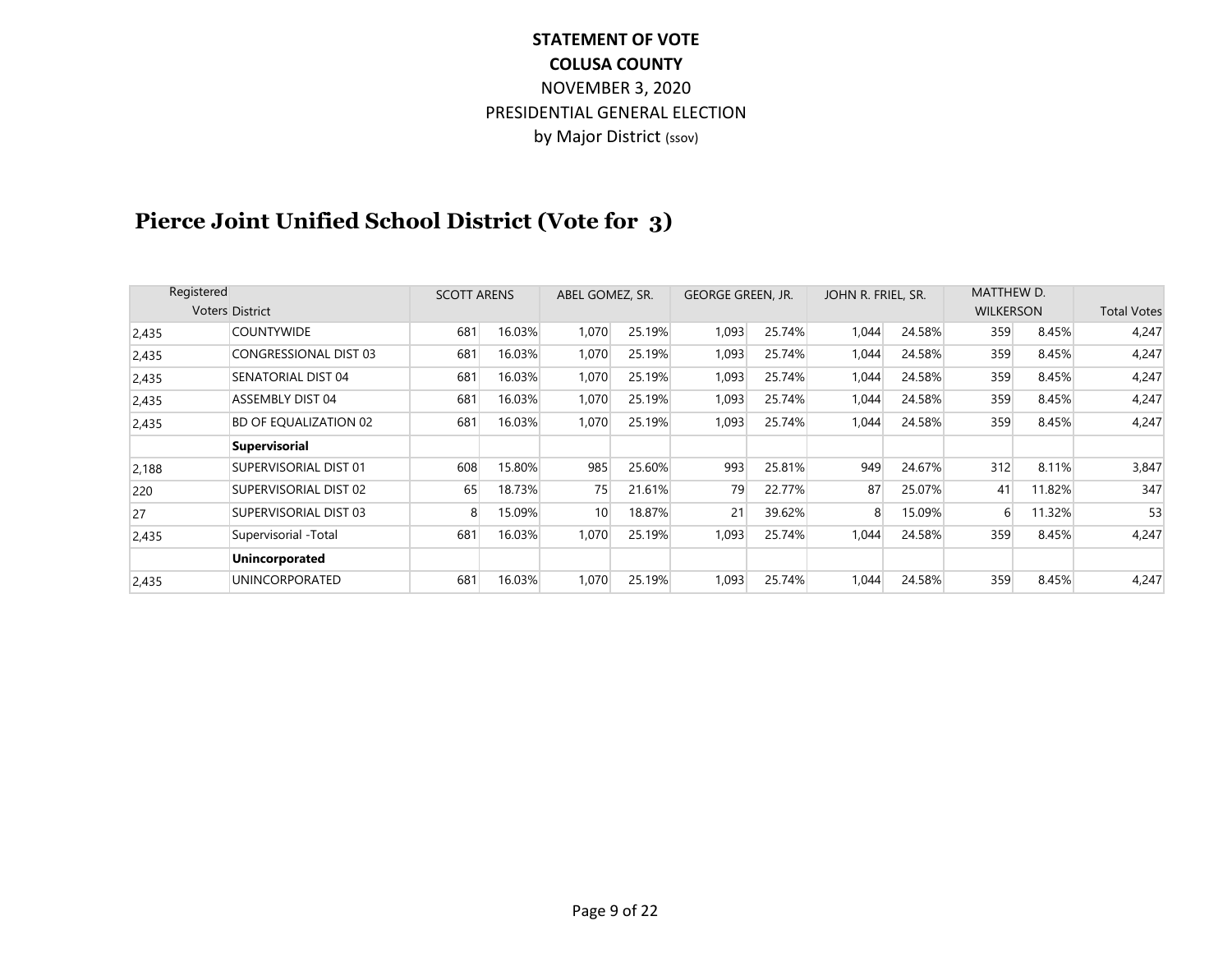# **Williams Unified School District (Vote for 3)**

| Registered |                              | KATHLEEN BAUTISTA |        | PATRICIA ASH |        |     | <b>ALEJANDRA LOPEZ</b> |     | <b>CESAR PEREZ</b> |                    |
|------------|------------------------------|-------------------|--------|--------------|--------|-----|------------------------|-----|--------------------|--------------------|
|            | <b>Voters District</b>       |                   |        |              |        |     |                        |     |                    | <b>Total Votes</b> |
| 2,290      | <b>COUNTYWIDE</b>            | 1,065             | 31.17% | 855          | 25.02% | 541 | 15.83%                 | 956 | 27.98%             | 3,417              |
| 2,290      | <b>CONGRESSIONAL DIST 03</b> | 1,065             | 31.17% | 855          | 25.02% | 541 | 15.83%                 | 956 | 27.98%             | 3,417              |
| 2,290      | SENATORIAL DIST 04           | 1,065             | 31.17% | 855          | 25.02% | 541 | 15.83%                 | 956 | 27.98%             | 3,417              |
| 2,290      | ASSEMBLY DIST 04             | 1,065             | 31.17% | 855          | 25.02% | 541 | 15.83%                 | 956 | 27.98%             | 3,417              |
| 2,290      | BD OF EQUALIZATION 02        | 1,065             | 31.17% | 855          | 25.02% | 541 | 15.83%                 | 956 | 27.98%             | 3,417              |
|            | <b>Supervisorial</b>         |                   |        |              |        |     |                        |     |                    |                    |
| 1,729      | SUPERVISORIAL DIST 03        | 858               | 31.98% | 676          | 25.20% | 400 | 14.91%                 | 749 | 27.92%             | 2,683              |
| 561        | SUPERVISORIAL DIST 04        | 207               | 28.20% | 179          | 24.39% | 141 | 19.21%                 | 207 | 28.20%             | 734                |
| 2,290      | Supervisorial -Total         | 1,065             | 31.17% | 855          | 25.02% | 541 | 15.83%                 | 956 | 27.98%             | 3,417              |
|            | City                         |                   |        |              |        |     |                        |     |                    |                    |
| 1,852      | WILLIAMS                     | 814               | 30.49% | 613          | 22.96% | 489 | 18.31%                 | 754 | 28.24%             | 2,670              |
|            | <b>Unincorporated</b>        |                   |        |              |        |     |                        |     |                    |                    |
| 438        | UNINCORPORATED               | 251               | 33.60% | 242          | 32.40% | 52  | 6.96%                  | 202 | 27.04%             | 747                |
| 2,290      | City and Unincorporated      | 1,065             | 31.17% | 855          | 25.02% | 541 | 15.83%                 | 956 | 27.98%             | 3,417              |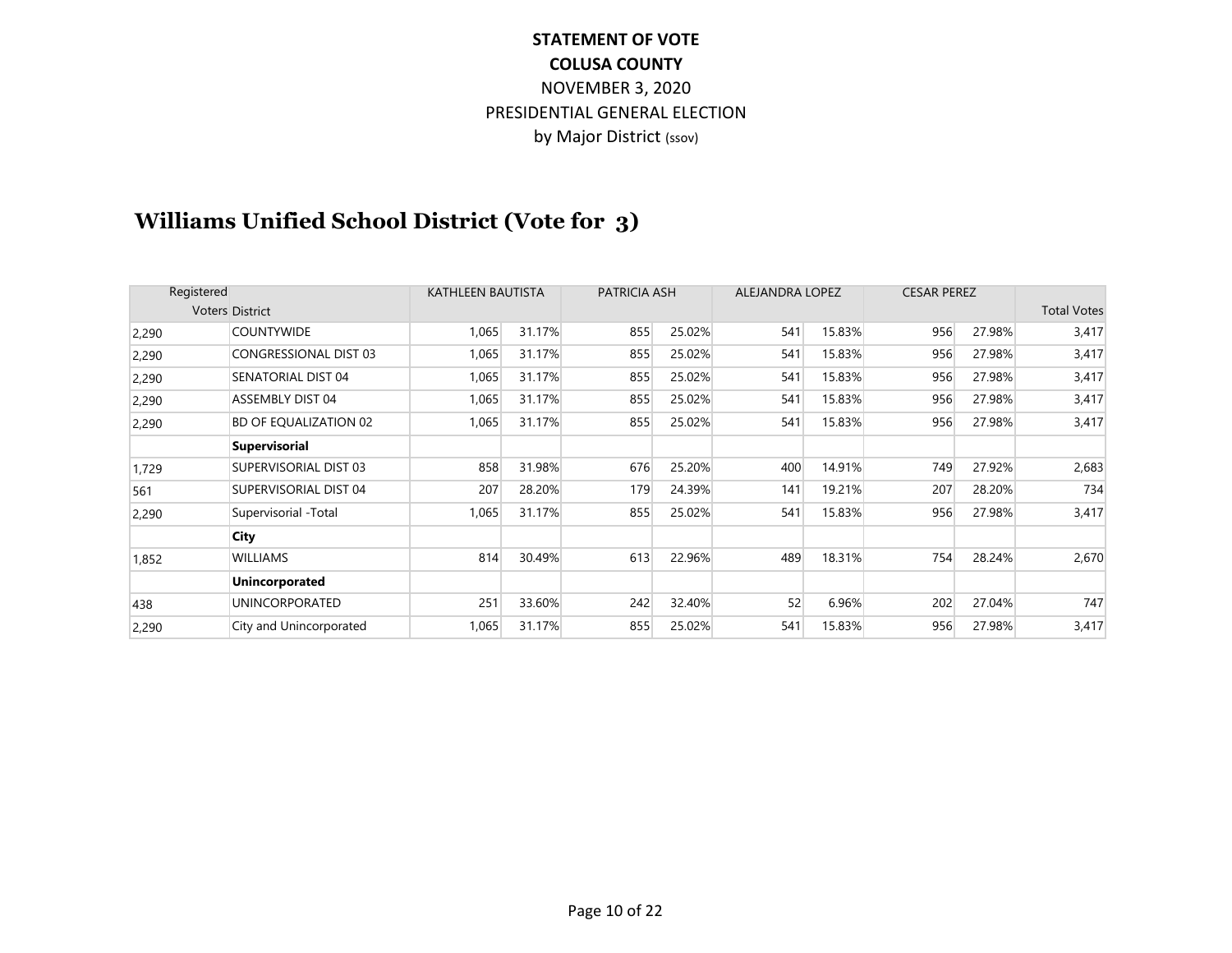# **County Supervisor Dist 2 (Vote for 1)**

| Registered |                              | <b>DAURICE KALFSBEEK</b> |        | DAVE B. MARKSS |        |                    |
|------------|------------------------------|--------------------------|--------|----------------|--------|--------------------|
|            | <b>Voters District</b>       | <b>SMITH</b>             |        |                |        | <b>Total Votes</b> |
| 2,073      | <b>COUNTYWIDE</b>            | 864                      | 53.01% | 766            | 46.99% | 1,630              |
| 2,073      | <b>CONGRESSIONAL DIST 03</b> | 864                      | 53.01% | 766            | 46.99% | 1,630              |
| 2,073      | <b>SENATORIAL DIST 04</b>    | 864                      | 53.01% | 766            | 46.99% | 1,630              |
| 1,832      | <b>ASSEMBLY DIST 03</b>      | 749                      | 51.66% | 701            | 48.34% | 1,450              |
| 241        | <b>ASSEMBLY DIST 04</b>      | 115                      | 63.89% | 65             | 36.11% | 180                |
| 2,073      | State Assembly - Total       | 864                      | 53.01% | 766            | 46.99% | 1,630              |
| 2,073      | BD OF EQUALIZATION 02        | 864                      | 53.01% | 766            | 46.99% | 1,630              |
|            | <b>Supervisorial</b>         |                          |        |                |        |                    |
| 2,073      | SUPERVISORIAL DIST 02        | 864                      | 53.01% | 766            | 46.99% | 1,630              |
| 2,073      | Supervisorial -Total         | 864                      | 53.01% | 766            | 46.99% | 1,630              |
|            | City                         |                          |        |                |        |                    |
| 1,629      | <b>COLUSA</b>                | 660                      | 51.28% | 627            | 48.72% | 1,287              |
|            | <b>Unincorporated</b>        |                          |        |                |        |                    |
| 444        | <b>UNINCORPORATED</b>        | 204                      | 59.48% | 139            | 40.52% | 343                |
| 2,073      | City and Unincorporated      | 864                      | 53.01% | 766            | 46.99% | 1,630              |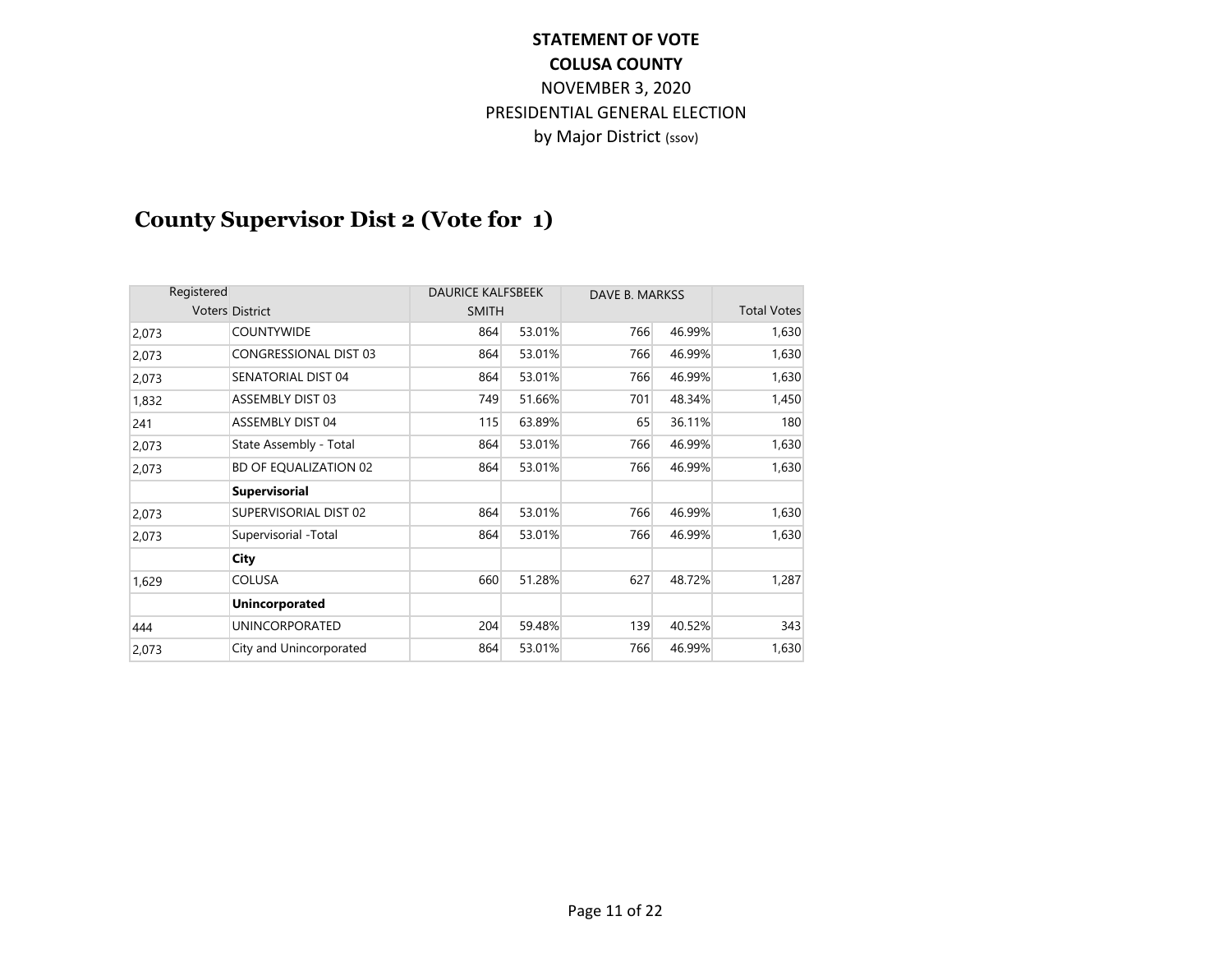# **Colusa City Council Member (Vote for 3)**

| Registered |                              |                      |        |                     |        |                       |        |                      |        |                    |        |                        |        | Total |
|------------|------------------------------|----------------------|--------|---------------------|--------|-----------------------|--------|----------------------|--------|--------------------|--------|------------------------|--------|-------|
|            | <b>Voters District</b>       | <b>GREG PONCIANO</b> |        | <b>BRENT NOBLES</b> |        | <b>DENISE CONRADO</b> |        | <b>RYAN CODORNIZ</b> |        | <b>DANIEL VACA</b> |        | <b>MATTHEW REISCHE</b> |        | Votes |
| 2,964      | <b>COUNTYWIDE</b>            | 1,309                | 23.51% | 853                 | 15.32% | 1,053                 | 18.91% | 737                  | 13.23% | 1,068              | 19.18% | 549                    | 9.86%  | 5,569 |
| 2,964      | <b>CONGRESSIONAL DIST 03</b> | 1,309                | 23.51% | 853                 | 15.32% | 1,053                 | 18.91% | 737                  | 13.23% | 1,068              | 19.18% | 549                    | 9.86%  | 5,569 |
| 2,964      | SENATORIAL DIST 04           | 1,309                | 23.51% | 853                 | 15.32% | 1,053                 | 18.91% | 737                  | 13.23% | 1.068              | 19.18% | 549                    | 9.86%  | 5,569 |
| 2,964      | ASSEMBLY DIST 03             | 1,309                | 23.51% | 853                 | 15.32% | 1,053                 | 18.91% | 737                  | 13.23% | 1.068              | 19.18% | 549                    | 9.86%  | 5,569 |
| 2,964      | BD OF EQUALIZATION 02        | 1,309                | 23.51% | 853                 | 15.32% | 1,053                 | 18.91% | 737                  | 13.23% | 1.068              | 19.18% | 549                    | 9.86%  | 5,569 |
|            | <b>Supervisorial</b>         |                      |        |                     |        |                       |        |                      |        |                    |        |                        |        |       |
| 1,629      | SUPERVISORIAL DIST 02        | 705                  | 22.50% | 478                 | 15.26% | 604                   | 19.28% | 388                  | 12.38% | 638                | 20.36% | 320                    | 10.21% | 3,133 |
| 1,335      | SUPERVISORIAL DIST 05        | 604                  | 24.79% | 375                 | 15.39% | 449                   | 18.43% | 349                  | 14.33% | 430                | 17.65% | 229                    | 9.40%  | 2,436 |
| 2,964      | Supervisorial -Total         | 1,309                | 23.51% | 853                 | 15.32% | 1,053                 | 18.91% | 737                  | 13.23% | 1.068              | 19.18% | 549                    | 9.86%  | 5,569 |
|            | City                         |                      |        |                     |        |                       |        |                      |        |                    |        |                        |        |       |
| 2,964      | <b>COLUSA</b>                | 1,309                | 23.51% | 853                 | 15.32% | 1,053                 | 18.91% | 737                  | 13.23% | 1,068              | 19.18% | 549                    | 9.86%  | 5,569 |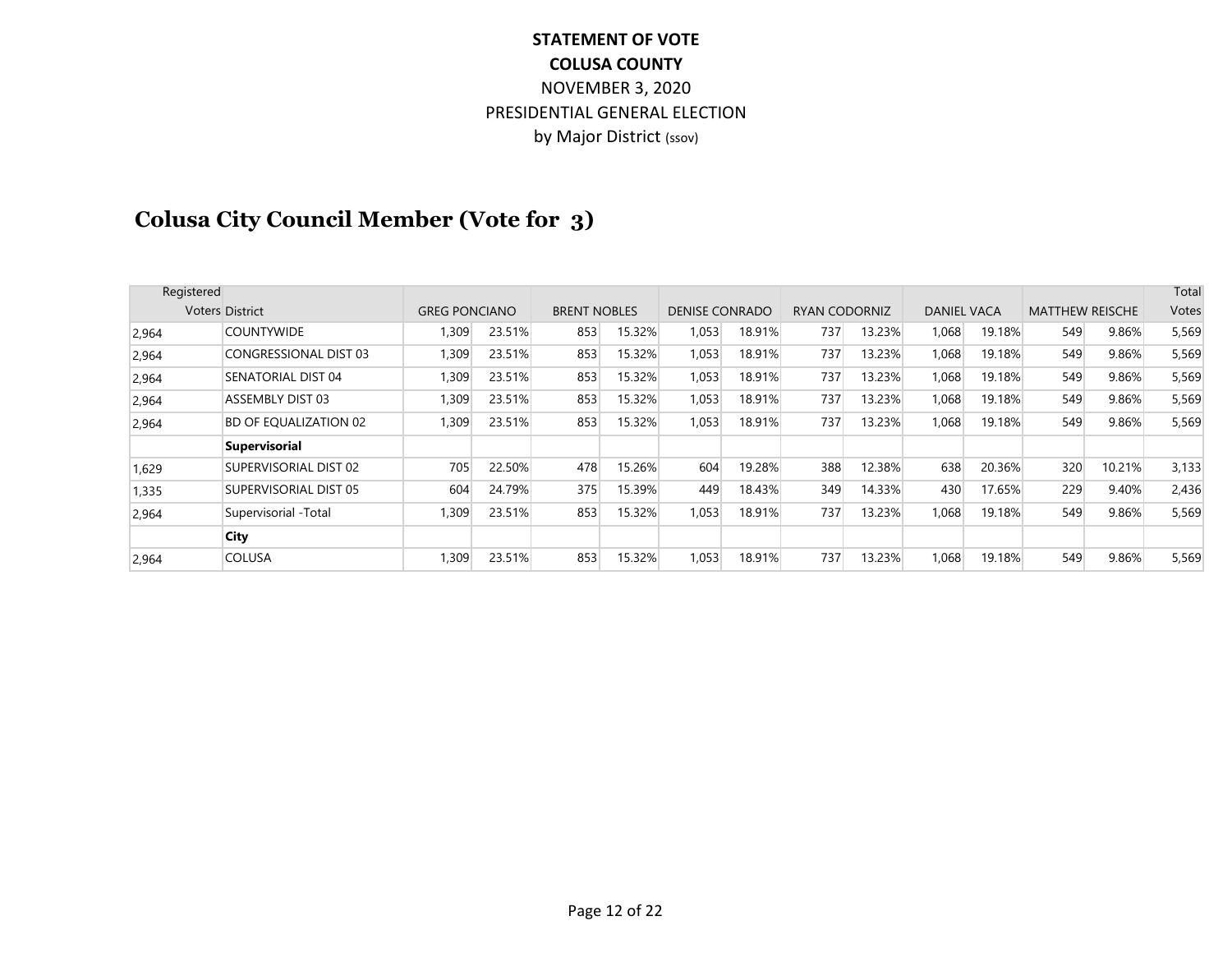## **Colusa City Clerk (Vote for 1) Colusa City Treasurer (Vote for 1)**

| Registered |                              | <b>SHELLY KITTLE</b> |         | Total |
|------------|------------------------------|----------------------|---------|-------|
|            | <b>Voters District</b>       |                      |         | Votes |
| 2,964      | <b>COUNTYWIDE</b>            | 2,054                | 100.00% | 2,054 |
| 2,964      | <b>CONGRESSIONAL DIST 03</b> | 2,054                | 100.00% | 2,054 |
| 2,964      | SENATORIAL DIST 04           | 2,054                | 100.00% | 2,054 |
| 2,964      | ASSEMBLY DIST 03             | 2,054                | 100.00% | 2,054 |
| 2,964      | <b>BD OF EQUALIZATION 02</b> | 2,054                | 100.00% | 2,054 |
|            | <b>Supervisorial</b>         |                      |         |       |
| 1,629      | SUPERVISORIAL DIST 02        | 1,150                | 100.00% | 1,150 |
| 1,335      | SUPERVISORIAL DIST 05        | 904                  | 100.00% | 904   |
| 2,964      | Supervisorial -Total         | 2,054                | 100.00% | 2,054 |
|            | City                         |                      |         |       |
| 2,964      | <b>COLUSA</b>                | 2,054                | 100.00% | 2,054 |

| Registered                   |       |         | Total                |       |                              |                                      |        |                     |        | Total              |
|------------------------------|-------|---------|----------------------|-------|------------------------------|--------------------------------------|--------|---------------------|--------|--------------------|
| <b>Voters District</b>       |       |         |                      |       |                              |                                      |        |                     |        | Votes              |
| <b>COUNTYWIDE</b>            | 2,054 | 100.00% | 2,054                | 2,964 | <b>COUNTYWIDE</b>            | 1,144                                | 52.99% | 1,015               | 47.01% | 2,159              |
| CONGRESSIONAL DIST 03        | 2,054 | 100.00% | 2,054                | 2.964 | <b>CONGRESSIONAL DIST 03</b> | 1,144                                | 52.99% | 1,015               | 47.01% | 2,159              |
| SENATORIAL DIST 04           | 2,054 | 100.00% | 2,054                | 2,964 | SENATORIAL DIST 04           | 1,144                                | 52.99% | 1,015               | 47.01% | 2,159              |
| <b>ASSEMBLY DIST 03</b>      | 2,054 | 100.00% | 2,054                | 2,964 | ASSEMBLY DIST 03             | 1,144                                | 52.99% | 1,015               | 47.01% | 2,159              |
| <b>BD OF EQUALIZATION 02</b> | 2,054 | 100.00% | 2,054                | 2,964 | BD OF EQUALIZATION 02        | 1,144                                | 52.99% | 1,015               | 47.01% | 2,159              |
| <b>Supervisorial</b>         |       |         |                      |       | <b>Supervisorial</b>         |                                      |        |                     |        |                    |
| SUPERVISORIAL DIST 02        | 1,150 | 100.00% | 1,150                | 1.629 | SUPERVISORIAL DIST 02        | 669                                  | 54.39% | 561                 | 45.61% | 1,230              |
| SUPERVISORIAL DIST 05        | 904   | 100.00% | 904                  | 1,335 | SUPERVISORIAL DIST 05        | 475                                  | 51.13% | 454                 | 48.87% | 929                |
| Supervisorial -Total         | 2,054 | 100.00% | 2,054                | 2,964 | Supervisorial -Total         | 1,144                                | 52.99% | 1,015               | 47.01% | 2,159              |
| City                         |       |         |                      |       | City                         |                                      |        |                     |        |                    |
| <b>COLUSA</b>                | 2,054 | 100.00% | 2,054                | 2,964 | <b>COLUSA</b>                | 1,144                                | 52.99% | 1,015               | 47.01% | 2,159              |
|                              |       |         | <b>SHELLY KITTLE</b> | Votes |                              | Registered<br><b>Voters District</b> |        | <b>DEVIN KELLEY</b> |        | <b>ROBIN RAUCH</b> |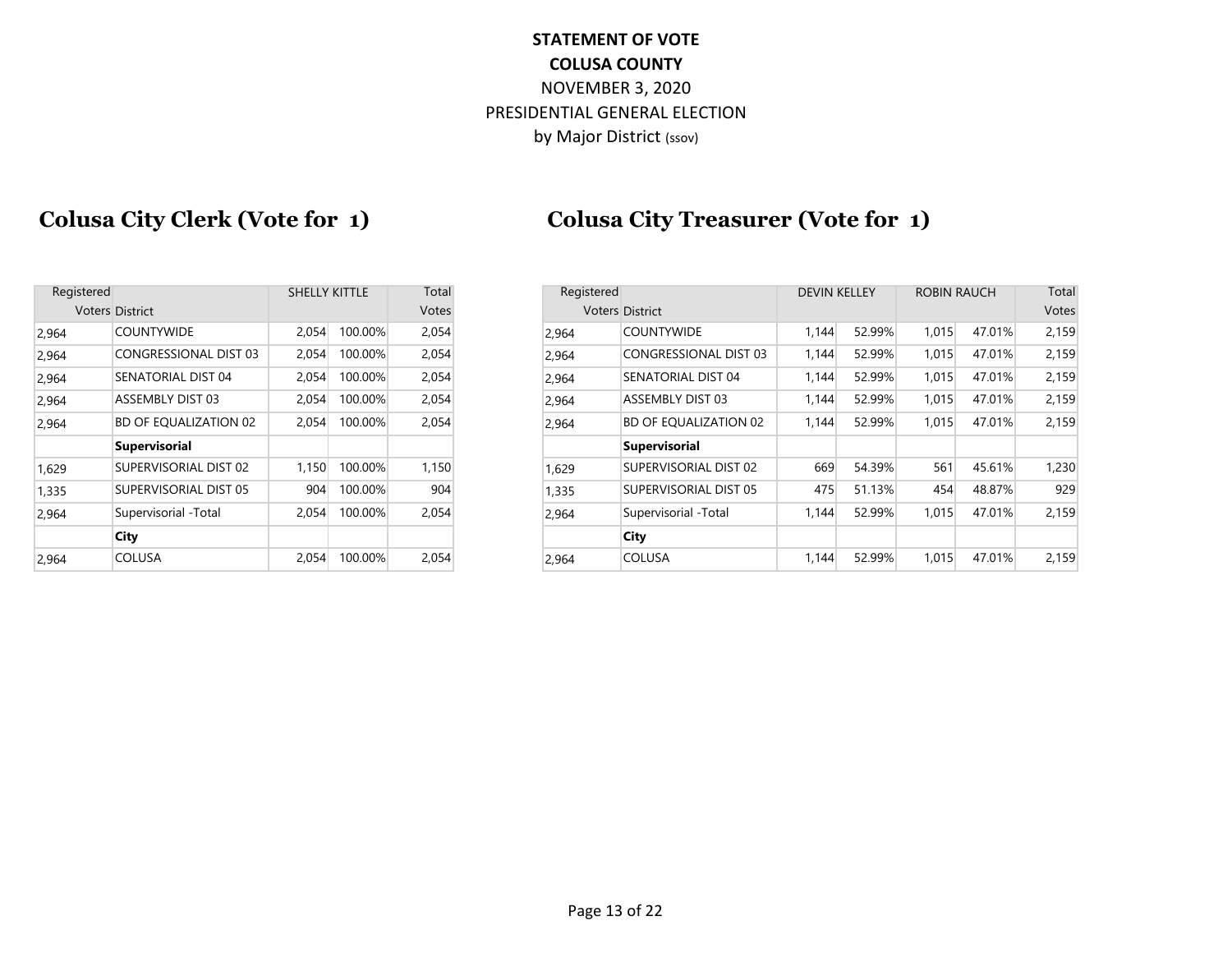# **Williams City Council Member (Vote for 2)**

| Registered |                              | JOHN J.        |        |                    |        | <b>ROBERTO</b> |        |                    |
|------------|------------------------------|----------------|--------|--------------------|--------|----------------|--------|--------------------|
|            | <b>Voters District</b>       | TROUGHTON, JR. |        | <b>DON PARSONS</b> |        | <b>MENDOZA</b> |        | <b>Total Votes</b> |
| 1,852      | <b>COUNTYWIDE</b>            | 633            | 32.78% | 662                | 34.28% | 636            | 32.94% | 1,931              |
| 1,852      | <b>CONGRESSIONAL DIST 03</b> | 633            | 32.78% | 662                | 34.28% | 636            | 32.94% | 1,931              |
| 1,852      | SENATORIAL DIST 04           | 633            | 32.78% | 662                | 34.28% | 636            | 32.94% | 1,931              |
| 1,852      | ASSEMBLY DIST 04             | 633            | 32.78% | 662                | 34.28% | 636            | 32.94% | 1,931              |
| 1,852      | BD OF EQUALIZATION 02        | 633            | 32.78% | 662                | 34.28% | 636            | 32.94% | 1,931              |
|            | <b>Supervisorial</b>         |                |        |                    |        |                |        |                    |
| 1,373      | SUPERVISORIAL DIST 03        | 510            | 34.23% | 515                | 34.56% | 465            | 31.21% | 1,490              |
| 479        | SUPERVISORIAL DIST 04        | 123            | 27.89% | 147                | 33.33% | 171            | 38.78% | 441                |
| 1,852      | Supervisorial -Total         | 633            | 32.78% | 662                | 34.28% | 636            | 32.94% | 1,931              |
|            | City                         |                |        |                    |        |                |        |                    |
| 1.852      | WILLIAMS                     | 633            | 32.78% | 662                | 34.28% | 636            | 32.94% | 1,931              |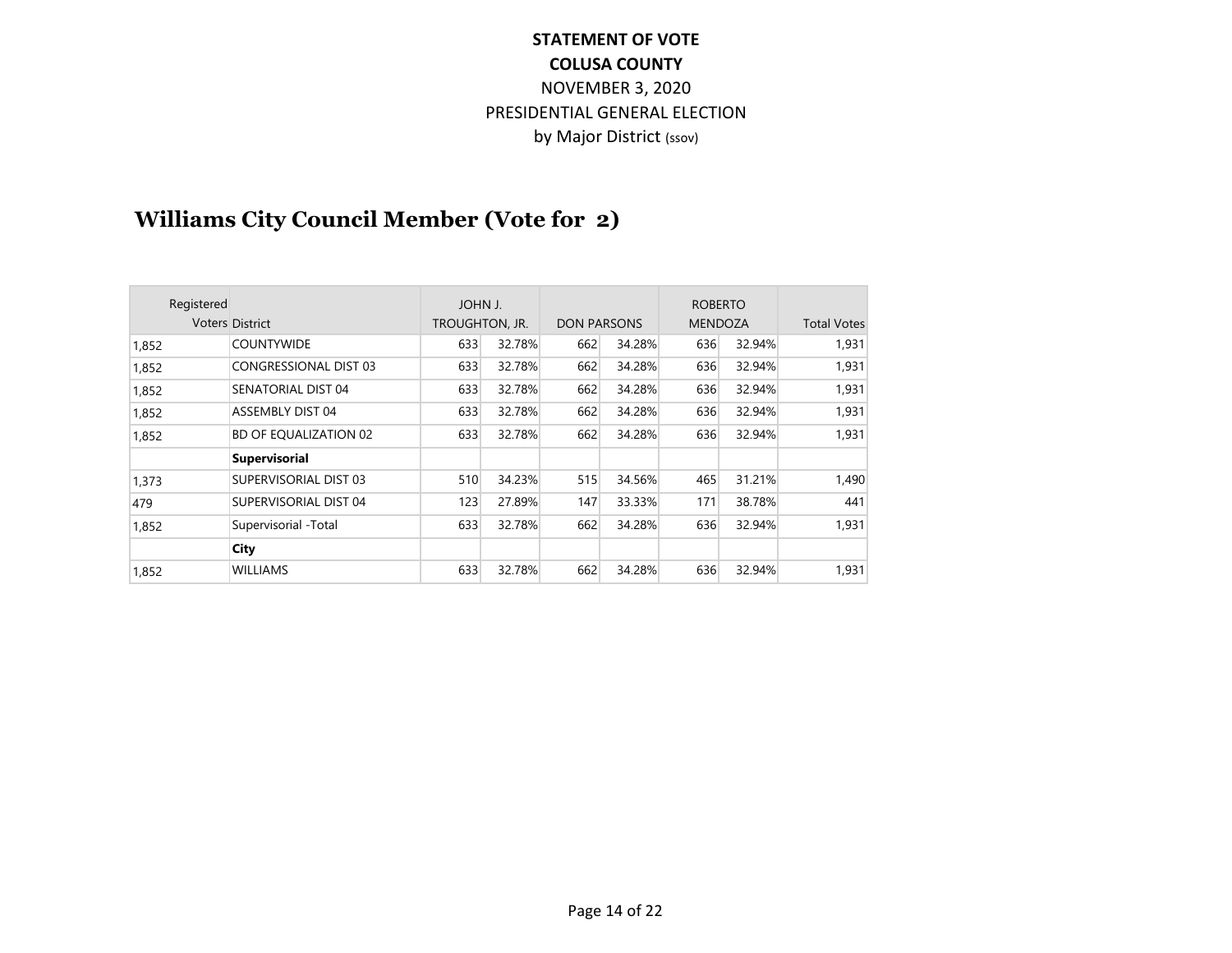## Williams City Clerk (Vote for 1) Williams City Treasurer (Vote for 1)

| Registered |                              | <b>MARIANA PINEDA</b> |         |                    |
|------------|------------------------------|-----------------------|---------|--------------------|
|            | <b>Voters District</b>       |                       |         | <b>Total Votes</b> |
| 1,852      | <b>COUNTYWIDE</b>            | 1,137                 | 100.00% | 1,137              |
| 1,852      | <b>CONGRESSIONAL DIST 03</b> | 1,137                 | 100.00% | 1,137              |
| 1,852      | SENATORIAL DIST 04           | 1,137                 | 100.00% | 1,137              |
| 1,852      | <b>ASSEMBLY DIST 04</b>      | 1,137                 | 100.00% | 1,137              |
| 1,852      | BD OF EQUALIZATION 02        | 1,137                 | 100.00% | 1,137              |
|            | <b>Supervisorial</b>         |                       |         |                    |
| 1,373      | SUPERVISORIAL DIST 03        | 864                   | 100.00% | 864                |
| 479        | SUPERVISORIAL DIST 04        | 273                   | 100.00% | 273                |
| 1,852      | Supervisorial -Total         | 1,137                 | 100.00% | 1,137              |
|            | City                         |                       |         |                    |
| 1,852      | <b>WILLIAMS</b>              | 1,137                 | 100.00% | 1,137              |
|            |                              |                       |         |                    |

| Registered |                              | MARIANA PINEDA |         |                    |
|------------|------------------------------|----------------|---------|--------------------|
|            | <b>Voters District</b>       |                |         | <b>Total Votes</b> |
| 1,852      | <b>COUNTYWIDE</b>            | 1,137          | 100.00% | 1,137              |
| 1,852      | CONGRESSIONAL DIST 03        | 1,137          | 100.00% | 1,137              |
| 1,852      | SENATORIAL DIST 04           | 1,137          | 100.00% | 1,137              |
| 1,852      | ASSEMBLY DIST 04             | 1,137          | 100.00% | 1,137              |
| 1,852      | <b>BD OF EQUALIZATION 02</b> | 1,137          | 100.00% | 1,137              |
|            | <b>Supervisorial</b>         |                |         |                    |
| 1,373      | <b>SUPERVISORIAL DIST 03</b> | 864            | 100.00% | 864                |
| 479        | SUPERVISORIAL DIST 04        | 273            | 100.00% | 273                |
| 1.852      | Supervisorial -Total         | 1,137          | 100.00% | 1,137              |
|            | <b>City</b>                  |                |         |                    |
| 1,852      | <b>WILLIAMS</b>              | 1,137          | 100.00% | 1,137              |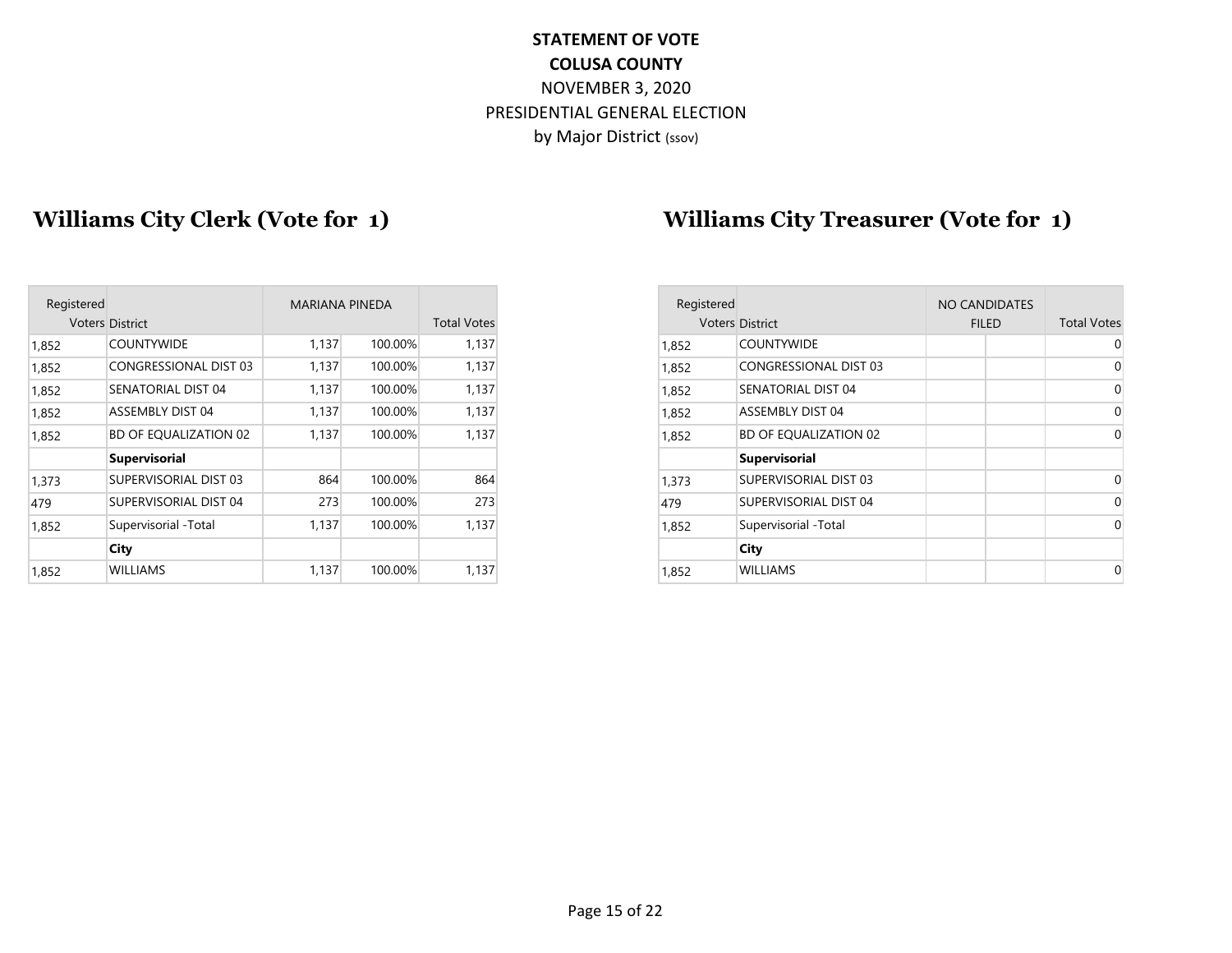| Registered |                         | <b>YES</b> |        | <b>NO</b> |        |                    | Registered |                       |
|------------|-------------------------|------------|--------|-----------|--------|--------------------|------------|-----------------------|
| Voters     | <b>District</b>         |            |        |           |        | <b>Total Votes</b> | Voters     |                       |
|            |                         |            |        |           |        |                    |            |                       |
| 9,807      | <b>COUNTYWIDE</b>       | 2,856      | 36.75% | 4,915     | 63.25% | 7,771              | 9,807      | <b>COUNTYWIDE</b>     |
| 9.807      | CONGRESSIONAL DIST 03   | 2,856      | 36.75% | 4,915     | 63.25% | 7,771              | 9.807      | CONGRESSIONA          |
| 9,807      | SENATORIAL DIST 04      | 2,856      | 36.75% | 4,915     | 63.25% | 7,771              | 9.807      | <b>SENATORIAL DIS</b> |
| 5,061      | <b>ASSEMBLY DIST 03</b> | 1,337      | 32.44% | 2,785     | 67.56% | 4,122              | 5.061      | ASSEMBLY DIST         |
| 4,746      | <b>ASSEMBLY DIST 04</b> | 1,519      | 41.63% | 2,130     | 58.37% | 3,649              | 4.746      | <b>ASSEMBLY DIST</b>  |
| 9,807      | State Assembly - Total  | 2,856      | 36.75% | 4,915     | 63.25% | 7,771              | 9.807      | State Assembly -      |
| 9,807      | BD OF EQUALIZATION 02   | 2,856      | 36.75% | 4,915     | 63.25% | 7,771              | 9.807      | <b>BD OF EQUALIZA</b> |
|            | Supervisorial           |            |        |           |        |                    |            | Supervisorial         |
| 2,188      | SUPERVISORIAL DIST 01   | 646        | 36.81% | 1,109     | 63.19% | 1,755              | 2.188      | SUPERVISORIAL         |
| 2,073      | SUPERVISORIAL DIST 02   | 602        | 35.56% | 1,091     | 64.44% | 1,693              | 2.073      | SUPERVISORIAL         |
| 1,756      | SUPERVISORIAL DIST 03   | 601        | 44.75% | 742       | 55.25% | 1,343              | 1.756      | SUPERVISORIAL         |
| 1,620      | SUPERVISORIAL DIST 04   | 431        | 34.34% | 824       | 65.66% | 1,255              | 1.620      | SUPERVISORIAL         |
| 2,170      | SUPERVISORIAL DIST 05   | 576        | 33.39% | 1,149     | 66.61% | 1,725              | 2.170      | SUPERVISORIAL         |
| 9,807      | Supervisorial - Total   | 2,856      | 36.75% | 4,915     | 63.25% | 7,771              | 9.807      | Supervisorial - To    |
|            | City                    |            |        |           |        |                    |            | City                  |
| 2,964      | COLUSA                  | 884        | 37.24% | 1,490     | 62.76% | 2,374              | 2,964      | COLUSA                |
| 1,852      | <b>WILLIAMS</b>         | 690        | 52.00% | 637       | 48.00% | 1,327              | 1.852      | <b>WILLIAMS</b>       |
| 4,816      | City Total              | 1,574      | 42.53% | 2,127     | 57.47% | 3,701              | 4,816      | City Total            |
|            | Unincorporated          |            |        |           |        |                    |            | Unincorporated        |
| 4,991      | <b>UNINCORPORATED</b>   | 1,282      | 31.50% | 2,788     | 68.50% | 4,070              | 4.991      | <b>UNINCORPORAT</b>   |
| 9,807      | City and Unincorporated | 2,856      | 36.75% | 4,915     | 63.25% | 7,771              | 9,807      | City and Unincor      |

#### **PROPOSITION 14 (Vote for 1) PROPOSITION 15 (Vote for 1)**

| Registered |                              | <b>YES</b> |        | <b>NO</b> |        |                    | Registered |                              | <b>YES</b> |        | <b>NO</b> |        |                    |
|------------|------------------------------|------------|--------|-----------|--------|--------------------|------------|------------------------------|------------|--------|-----------|--------|--------------------|
| Voters     | District                     |            |        |           |        | <b>Total Votes</b> | Voters     | District                     |            |        |           |        | <b>Total Votes</b> |
|            |                              |            |        |           |        |                    |            |                              |            |        |           |        |                    |
| 9,807      | <b>COUNTYWIDE</b>            | 2.856      | 36.75% | 4.915     | 63.25% | 7,771              | 9,807      | <b>COUNTYWIDE</b>            | 2,357      | 30.04% | 5.490     | 69.96% | 7,847              |
| 9,807      | CONGRESSIONAL DIST 03        | 2,856      | 36.75% | 4,915     | 63.25% | 7,771              | 9,807      | <b>CONGRESSIONAL DIST 03</b> | 2,357      | 30.04% | 5,490     | 69.96% | 7,847              |
| 9,807      | SENATORIAL DIST 04           | 2,856      | 36.75% | 4,915     | 63.25% | 7,771              | 9,807      | SENATORIAL DIST 04           | 2,357      | 30.04% | 5.490     | 69.96% | 7,847              |
| 5,061      | ASSEMBLY DIST 03             | 1,337      | 32.44% | 2,785     | 67.56% | 4,122              | 5.061      | ASSEMBLY DIST 03             | 1,070      | 25.72% | 3,090     | 74.28% | 4,160              |
| 4,746      | ASSEMBLY DIST 04             | 1,519      | 41.63% | 2,130     | 58.37% | 3,649              | 4.746      | ASSEMBLY DIST 04             | 1,287      | 34.91% | 2.400     | 65.09% | 3,687              |
| 9,807      | State Assembly - Total       | 2.856      | 36.75% | 4.915     | 63.25% | 7.771              | 9.807      | State Assembly - Total       | 2.357      | 30.04% | 5.490     | 69.96% | 7,847              |
| 9,807      | <b>BD OF EQUALIZATION 02</b> | 2,856      | 36.75% | 4,915     | 63.25% | 7,771              | 9,807      | BD OF EQUALIZATION 02        | 2,357      | 30.04% | 5,490     | 69.96% | 7,847              |
|            | <b>Supervisorial</b>         |            |        |           |        |                    |            | Supervisorial                |            |        |           |        |                    |
| 2,188      | SUPERVISORIAL DIST 01        | 646        | 36.81% | 1,109     | 63.19% | 1,755              | 2.188      | SUPERVISORIAL DIST 01        | 541        | 30.55% | 1,230     | 69.45% | 1,771              |
| 2,073      | SUPERVISORIAL DIST 02        | 602        | 35.56% | 1,091     | 64.44% | 1,693              | 2.073      | SUPERVISORIAL DIST 02        | 507        | 29.61% | 1,205     | 70.39% | 1,712              |
| 1,756      | SUPERVISORIAL DIST 03        | 601        | 44.75% | 742       | 55.25% | 1,343              | 1,756      | SUPERVISORIAL DIST 03        | 508        | 37.41% | 850       | 62.59% | 1,358              |
| 1,620      | SUPERVISORIAL DIST 04        | 431        | 34.34% | 824       | 65.66% | 1,255              | 1,620      | SUPERVISORIAL DIST 04        | 341        | 27.00% | 922       | 73.00% | 1,263              |
| 2,170      | SUPERVISORIAL DIST 05        | 576        | 33.39% | 1,149     | 66.61% | 1,725              | 2.170      | SUPERVISORIAL DIST 05        | 460        | 26.39% | 1,283     | 73.61% | 1,743              |
| 9,807      | Supervisorial - Total        | 2,856      | 36.75% | 4.915     | 63.25% | 7,771              | 9,807      | Supervisorial - Total        | 2,357      | 30.04% | 5,490     | 69.96% | 7,847              |
|            | City                         |            |        |           |        |                    |            | City                         |            |        |           |        |                    |
| 2,964      | <b>COLUSA</b>                | 884        | 37.24% | 1,490     | 62.76% | 2,374              | 2.964      | COLUSA                       | 738        | 30.67% | 1,668     | 69.33% | 2,406              |
| 1,852      | <b>WILLIAMS</b>              | 690        | 52.00% | 637       | 48.00% | 1,327              | 1,852      | <b>WILLIAMS</b>              | 608        | 45.20% | 737       | 54.80% | 1,345              |
| 4,816      | City Total                   | 1,574      | 42.53% | 2,127     | 57.47% | 3,701              | 4,816      | City Total                   | 1,346      | 35.88% | 2,405     | 64.12% | 3,751              |
|            | Unincorporated               |            |        |           |        |                    |            | Unincorporated               |            |        |           |        |                    |
| 4,991      | <b>UNINCORPORATED</b>        | 1,282      | 31.50% | 2,788     | 68.50% | 4,070              | 4,991      | <b>UNINCORPORATED</b>        | 1,011      | 24.68% | 3,085     | 75.32% | 4,096              |
| 9,807      | City and Unincorporated      | 2,856      | 36.75% | 4,915     | 63.25% | 7.771              | 9.807      | City and Unincorporated      | 2,357      | 30.04% | 5,490     | 69.96% | 7,847              |
|            |                              |            |        |           |        |                    |            |                              |            |        |           |        |                    |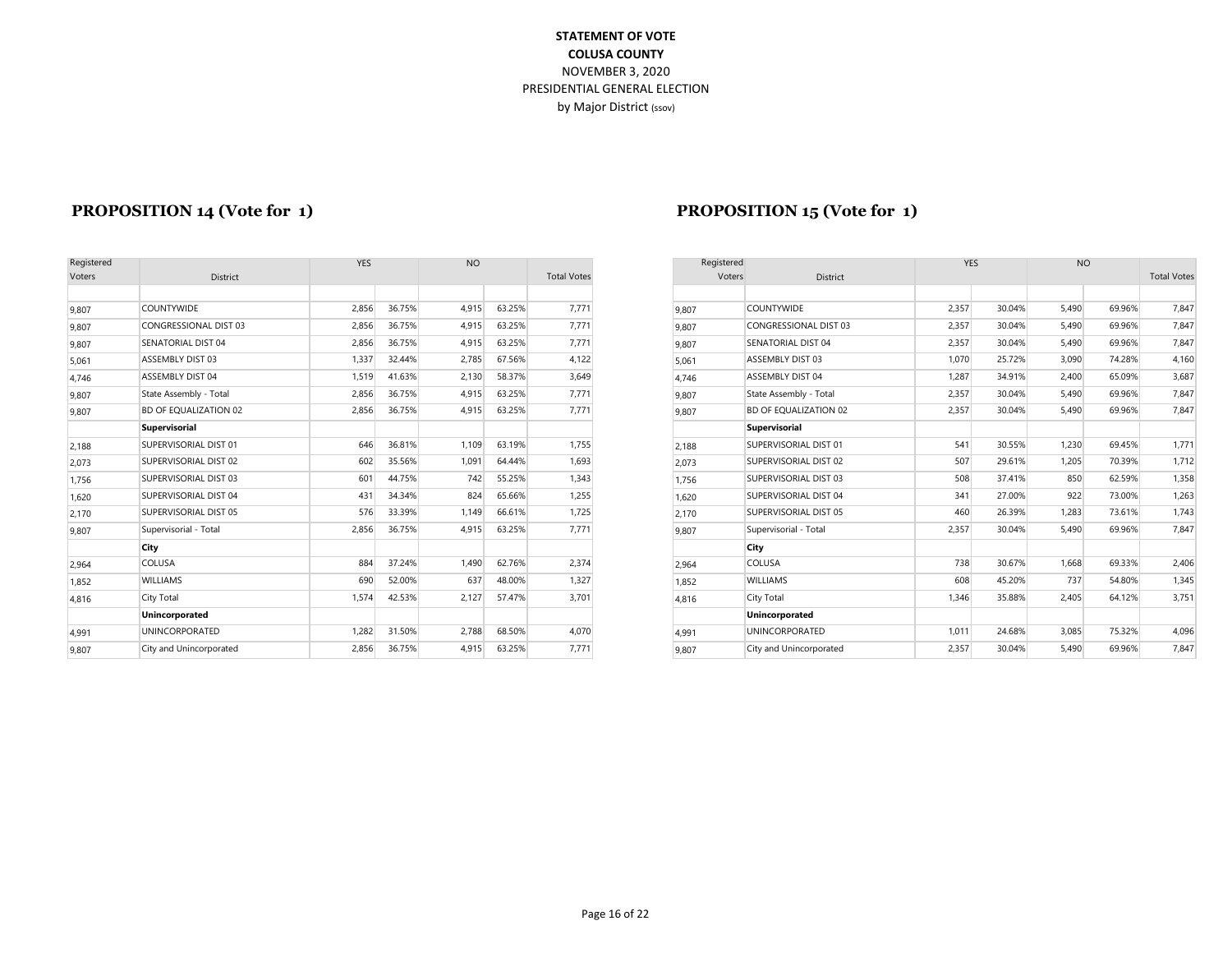| Registered |                         | <b>YES</b><br><b>NO</b> |        | Registered         |        |       |        | <b>YES</b>                   |       | <b>NO</b> |       |        |                    |
|------------|-------------------------|-------------------------|--------|--------------------|--------|-------|--------|------------------------------|-------|-----------|-------|--------|--------------------|
| Voters     | District                |                         |        | <b>Total Votes</b> |        |       | Voters | District                     |       |           |       |        | <b>Total Votes</b> |
|            |                         |                         |        |                    |        |       |        |                              |       |           |       |        |                    |
| 9,807      | <b>COUNTYWIDE</b>       | 1,830                   | 23.71% | 5,889              | 76.29% | 7,719 | 9,807  | <b>COUNTYWIDE</b>            | 2,821 | 36.07%    | 4,999 | 63.93% | 7,820              |
| 9,807      | CONGRESSIONAL DIST 03   | 1,830                   | 23.71% | 5,889              | 76.29% | 7,719 | 9.807  | CONGRESSIONAL DIST 03        | 2,821 | 36.07%    | 4,999 | 63.93% | 7,820              |
| 9,807      | SENATORIAL DIST 04      | 1,830                   | 23.71% | 5,889              | 76.29% | 7,719 | 9,807  | <b>SENATORIAL DIST 04</b>    | 2,821 | 36.07%    | 4,999 | 63.93% | 7,820              |
| 5,061      | ASSEMBLY DIST 03        | 810                     | 19.85% | 3,271              | 80.15% | 4,081 | 5,061  | ASSEMBLY DIST 03             | 1,303 | 31.46%    | 2,839 | 68.54% | 4,142              |
| 4,746      | ASSEMBLY DIST 04        | 1,020                   | 28.04% | 2.618              | 71.96% | 3,638 | 4,746  | <b>ASSEMBLY DIST 04</b>      | 1.518 | 41.27%    | 2,160 | 58.73% | 3,678              |
| 9,807      | State Assembly - Total  | 1,830                   | 23.71% | 5,889              | 76.29% | 7,719 | 9,807  | State Assembly - Total       | 2,821 | 36.07%    | 4,999 | 63.93% | 7,820              |
| 9,807      | BD OF EQUALIZATION 02   | 1,830                   | 23.71% | 5.889              | 76.29% | 7,719 | 9,807  | <b>BD OF EQUALIZATION 02</b> | 2,821 | 36.07%    | 4.999 | 63.93% | 7,820              |
|            | Supervisorial           |                         |        |                    |        |       |        | Supervisorial                |       |           |       |        |                    |
| 2,188      | SUPERVISORIAL DIST 01   | 441                     | 25.29% | 1,303              | 74.71% | 1,744 | 2,188  | SUPERVISORIAL DIST 01        | 645   | 36.42%    | 1,126 | 63.58% | 1,771              |
| 2,073      | SUPERVISORIAL DIST 02   | 387                     | 23.12% | 1.287              | 76.88% | 1,674 | 2,073  | SUPERVISORIAL DIST 02        | 573   | 33.75%    | 1,125 | 66.25% | 1,698              |
| 1,756      | SUPERVISORIAL DIST 03   | 395                     | 29.30% | 953                | 70.70% | 1,348 | 1,756  | SUPERVISORIAL DIST 03        | 579   | 42.79%    | 774   | 57.21% | 1,353              |
| 1,620      | SUPERVISORIAL DIST 04   | 266                     | 21.49% | 972                | 78.51% | 1,238 | 1.620  | SUPERVISORIAL DIST 04        | 449   | 35.63%    | 811   | 64.37% | 1,260              |
| 2,170      | SUPERVISORIAL DIST 05   | 341                     | 19.88% | 1,374              | 80.12% | 1,715 | 2,170  | SUPERVISORIAL DIST 05        | 575   | 33.08%    | 1,163 | 66.92% | 1,738              |
| 9,807      | Supervisorial - Total   | 1,830                   | 23.71% | 5,889              | 76.29% | 7,719 | 9,807  | Supervisorial - Total        | 2,821 | 36.07%    | 4,999 | 63.93% | 7,820              |
|            | City                    |                         |        |                    |        |       |        | City                         |       |           |       |        |                    |
| 2,964      | COLUSA                  | 558                     | 23.64% | 1,802              | 76.36% | 2,360 | 2,964  | <b>COLUSA</b>                | 843   | 35.18%    | 1,553 | 64.82% | 2,396              |
| 1,852      | <b>WILLIAMS</b>         | 478                     | 35.81% | 857                | 64.19% | 1,335 | 1,852  | <b>WILLIAMS</b>              | 696   | 51.98%    | 643   | 48.02% | 1,339              |
| 4,816      | City Total              | 1,036                   | 28.04% | 2.659              | 71.96% | 3,695 | 4,816  | City Total                   | 1,539 | 41.20%    | 2,196 | 58.80% | 3,735              |
|            | Unincorporated          |                         |        |                    |        |       |        | Unincorporated               |       |           |       |        |                    |
| 4,991      | <b>UNINCORPORATED</b>   | 794                     | 19.73% | 3,230              | 80.27% | 4,024 | 4,991  | <b>UNINCORPORATED</b>        | 1.282 | 31.38%    | 2,803 | 68.62% | 4,085              |
| 9,807      | City and Unincorporated | 1,830                   | 23.71% | 5.889              | 76.29% | 7.719 | 9,807  | City and Unincorporated      | 2,821 | 36.07%    | 4,999 | 63.93% | 7,820              |

#### **PROPOSITION 16 (Vote for 1) PROPOSITION 17 (Vote for 1)**

| Registered |                         | <b>YES</b> |        | <b>NO</b> |        |                    |
|------------|-------------------------|------------|--------|-----------|--------|--------------------|
| Voters     | <b>District</b>         |            |        |           |        | <b>Total Votes</b> |
|            |                         |            |        |           |        |                    |
| 9,807      | COUNTYWIDE              | 2,821      | 36.07% | 4,999     | 63.93% | 7,820              |
| 9,807      | CONGRESSIONAL DIST 03   | 2,821      | 36.07% | 4,999     | 63.93% | 7,820              |
| 9,807      | SENATORIAL DIST 04      | 2,821      | 36.07% | 4,999     | 63.93% | 7,820              |
| 5,061      | <b>ASSEMBLY DIST 03</b> | 1,303      | 31.46% | 2,839     | 68.54% | 4,142              |
| 4,746      | <b>ASSEMBLY DIST 04</b> | 1,518      | 41.27% | 2,160     | 58.73% | 3,678              |
| 9,807      | State Assembly - Total  | 2,821      | 36.07% | 4,999     | 63.93% | 7,820              |
| 9,807      | BD OF EQUALIZATION 02   | 2,821      | 36.07% | 4,999     | 63.93% | 7,820              |
|            | Supervisorial           |            |        |           |        |                    |
| 2,188      | SUPERVISORIAL DIST 01   | 645        | 36.42% | 1,126     | 63.58% | 1,771              |
| 2,073      | SUPERVISORIAL DIST 02   | 573        | 33.75% | 1,125     | 66.25% | 1,698              |
| 1,756      | SUPERVISORIAL DIST 03   | 579        | 42.79% | 774       | 57.21% | 1,353              |
| 1,620      | SUPERVISORIAL DIST 04   | 449        | 35.63% | 811       | 64.37% | 1,260              |
| 2,170      | SUPERVISORIAL DIST 05   | 575        | 33.08% | 1,163     | 66.92% | 1,738              |
| 9,807      | Supervisorial - Total   | 2,821      | 36.07% | 4,999     | 63.93% | 7,820              |
|            | City                    |            |        |           |        |                    |
| 2,964      | COLUSA                  | 843        | 35.18% | 1,553     | 64.82% | 2,396              |
| 1,852      | WILLIAMS                | 696        | 51.98% | 643       | 48.02% | 1,339              |
| 4,816      | City Total              | 1,539      | 41.20% | 2,196     | 58.80% | 3,735              |
|            | Unincorporated          |            |        |           |        |                    |
| 4,991      | <b>UNINCORPORATED</b>   | 1,282      | 31.38% | 2,803     | 68.62% | 4,085              |
| 9,807      | City and Unincorporated | 2,821      | 36.07% | 4,999     | 63.93% | 7,820              |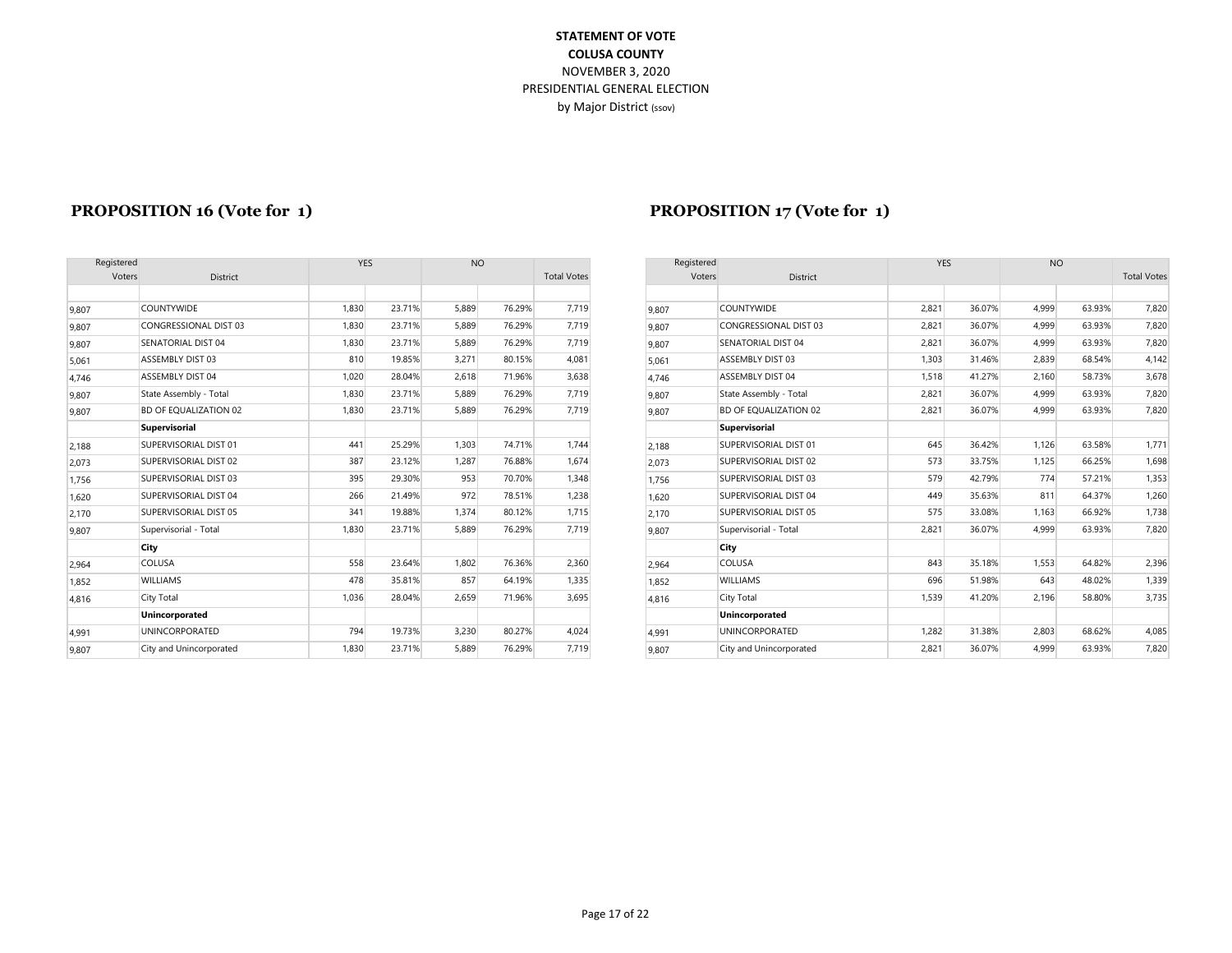|        | Registered              |       | <b>YES</b> | <b>NO</b> |        |                    | Registered |                       |
|--------|-------------------------|-------|------------|-----------|--------|--------------------|------------|-----------------------|
| Voters | <b>District</b>         |       |            |           |        | <b>Total Votes</b> |            | Voters                |
|        |                         |       |            |           |        |                    |            |                       |
| 9.807  | <b>COUNTYWIDE</b>       | 1,834 | 23.41%     | 6,001     | 76.59% | 7,835              | 9.807      | <b>COUNTYWIDE</b>     |
| 9.807  | CONGRESSIONAL DIST 03   | 1,834 | 23.41%     | 6,001     | 76.59% | 7,835              | 9.807      | CONGRESSIONA          |
| 9.807  | SENATORIAL DIST 04      | 1,834 | 23.41%     | 6,001     | 76.59% | 7,835              | 9,807      | <b>SENATORIAL DIS</b> |
| 5,061  | ASSEMBLY DIST 03        | 762   | 18.37%     | 3,385     | 81.63% | 4,147              | 5,061      | <b>ASSEMBLY DIST</b>  |
| 4,746  | ASSEMBLY DIST 04        | 1,072 | 29.07%     | 2,616     | 70.93% | 3,688              | 4.746      | <b>ASSEMBLY DIST</b>  |
| 9.807  | State Assembly - Total  | 1.834 | 23.41%     | 6,001     | 76.59% | 7,835              | 9.807      | State Assembly -      |
| 9,807  | BD OF EQUALIZATION 02   | 1,834 | 23.41%     | 6,001     | 76.59% | 7,835              | 9,807      | <b>BD OF EQUALIZA</b> |
|        | Supervisorial           |       |            |           |        |                    |            | Supervisorial         |
| 2,188  | SUPERVISORIAL DIST 01   | 433   | 24.44%     | 1,339     | 75.56% | 1,772              | 2,188      | SUPERVISORIAL         |
| 2,073  | SUPERVISORIAL DIST 02   | 389   | 22.84%     | 1,314     | 77.16% | 1,703              | 2,073      | SUPERVISORIAL         |
| 1,756  | SUPERVISORIAL DIST 03   | 418   | 30.80%     | 939       | 69.20% | 1,357              | 1,756      | SUPERVISORIAL         |
| 1,620  | SUPERVISORIAL DIST 04   | 287   | 22.76%     | 974       | 77.24% | 1,261              | 1.620      | SUPERVISORIAL         |
| 2,170  | SUPERVISORIAL DIST 05   | 307   | 17.62%     | 1,435     | 82.38% | 1,742              | 2,170      | SUPERVISORIAL         |
| 9,807  | Supervisorial - Total   | 1,834 | 23.41%     | 6,001     | 76.59% | 7,835              | 9,807      | Supervisorial - To    |
|        | City                    |       |            |           |        |                    |            | City                  |
| 2,964  | COLUSA                  | 535   | 22.27%     | 1,867     | 77.73% | 2,402              | 2,964      | COLUSA                |
| 1.852  | <b>WILLIAMS</b>         | 528   | 39.20%     | 819       | 60.80% | 1,347              | 1.852      | <b>WILLIAMS</b>       |
| 4,816  | City Total              | 1.063 | 28.35%     | 2,686     | 71.65% | 3,749              | 4,816      | City Total            |
|        | <b>Unincorporated</b>   |       |            |           |        |                    |            | Unincorporated        |
| 4,991  | <b>UNINCORPORATED</b>   | 771   | 18.87%     | 3,315     | 81.13% | 4,086              | 4,991      | <b>UNINCORPORAT</b>   |
| 9,807  | City and Unincorporated | 1,834 | 23.41%     | 6,001     | 76.59% | 7,835              | 9,807      | City and Unincor      |

#### **PROPOSITION 18 (Vote for 1) PROPOSITION 19 (Vote for 1)**

| Registered |                         | YES   |        | <b>NO</b> |        |                    |        | Registered                   |       | <b>YES</b> | <b>NO</b> |        |                    |  |
|------------|-------------------------|-------|--------|-----------|--------|--------------------|--------|------------------------------|-------|------------|-----------|--------|--------------------|--|
| Voters     | District                |       |        |           |        | <b>Total Votes</b> | Voters | District                     |       |            |           |        | <b>Total Votes</b> |  |
|            |                         |       |        |           |        |                    |        |                              |       |            |           |        |                    |  |
| 9,807      | <b>COUNTYWIDE</b>       | 1,834 | 23.41% | 6,001     | 76.59% | 7,835              | 9.807  | <b>COUNTYWIDE</b>            | 3,239 | 42.02%     | 4,469     | 57.98% | 7,708              |  |
| 9,807      | CONGRESSIONAL DIST 03   | 1,834 | 23.41% | 6,001     | 76.59% | 7,835              | 9,807  | CONGRESSIONAL DIST 03        | 3,239 | 42.02%     | 4,469     | 57.98% | 7,708              |  |
| 9,807      | SENATORIAL DIST 04      | 1,834 | 23.41% | 6,001     | 76.59% | 7,835              | 9,807  | <b>SENATORIAL DIST 04</b>    | 3,239 | 42.02%     | 4.469     | 57.98% | 7,708              |  |
| 5,061      | ASSEMBLY DIST 03        | 762   | 18.37% | 3,385     | 81.63% | 4,147              | 5,061  | ASSEMBLY DIST 03             | 1,674 | 41.11%     | 2,398     | 58.89% | 4,072              |  |
| 4,746      | <b>ASSEMBLY DIST 04</b> | 1,072 | 29.07% | 2,616     | 70.93% | 3,688              | 4,746  | <b>ASSEMBLY DIST 04</b>      | 1,565 | 43.04%     | 2,071     | 56.96% | 3,636              |  |
| 9,807      | State Assembly - Total  | 1,834 | 23.41% | 6.001     | 76.59% | 7,835              | 9,807  | State Assembly - Total       | 3,239 | 42.02%     | 4,469     | 57.98% | 7,708              |  |
| 9,807      | BD OF EQUALIZATION 02   | 1,834 | 23.41% | 6,001     | 76.59% | 7,835              | 9,807  | <b>BD OF EQUALIZATION 02</b> | 3,239 | 42.02%     | 4,469     | 57.98% | 7,708              |  |
|            | <b>Supervisorial</b>    |       |        |           |        |                    |        | Supervisorial                |       |            |           |        |                    |  |
| 2,188      | SUPERVISORIAL DIST 01   | 433   | 24.44% | 1,339     | 75.56% | 1,772              | 2,188  | SUPERVISORIAL DIST 01        | 709   | 40.68%     | 1,034     | 59.32% | 1,743              |  |
| 2,073      | SUPERVISORIAL DIST 02   | 389   | 22.84% | 1,314     | 77.16% | 1,703              | 2,073  | SUPERVISORIAL DIST 02        | 756   | 44.97%     | 925       | 55.03% | 1,681              |  |
| 1,756      | SUPERVISORIAL DIST 03   | 418   | 30.80% | 939       | 69.20% | 1,357              | 1,756  | SUPERVISORIAL DIST 03        | 615   | 45.90%     | 725       | 54.10% | 1,340              |  |
| 1,620      | SUPERVISORIAL DIST 04   | 287   | 22.76% | 974       | 77.24% | 1,261              | 1,620  | SUPERVISORIAL DIST 04        | 461   | 37.21%     | 778       | 62.79% | 1,239              |  |
| 2,170      | SUPERVISORIAL DIST 05   | 307   | 17.62% | 1.435     | 82.38% | 1,742              | 2,170  | SUPERVISORIAL DIST 05        | 698   | 40.94%     | 1,007     | 59.06% | 1,705              |  |
| 9,807      | Supervisorial - Total   | 1,834 | 23.41% | 6,001     | 76.59% | 7,835              | 9,807  | Supervisorial - Total        | 3,239 | 42.02%     | 4,469     | 57.98% | 7,708              |  |
|            | City                    |       |        |           |        |                    |        | City                         |       |            |           |        |                    |  |
| 2,964      | COLUSA                  | 535   | 22.27% | 1,867     | 77.73% | 2,402              | 2,964  | <b>COLUSA</b>                | 1,076 | 45.69%     | 1,279     | 54.31% | 2,355              |  |
| 1,852      | <b>WILLIAMS</b>         | 528   | 39.20% | 819       | 60.80% | 1,347              | 1,852  | <b>WILLIAMS</b>              | 664   | 50.00%     | 664       | 50.00% | 1,328              |  |
| 4,816      | City Total              | 1,063 | 28.35% | 2,686     | 71.65% | 3,749              | 4,816  | <b>City Total</b>            | 1.740 | 47.24%     | 1,943     | 52.76% | 3,683              |  |
|            | Unincorporated          |       |        |           |        |                    |        | Unincorporated               |       |            |           |        |                    |  |
| 4,991      | <b>UNINCORPORATED</b>   | 771   | 18.87% | 3,315     | 81.13% | 4,086              | 4,991  | <b>UNINCORPORATED</b>        | 1,499 | 37.24%     | 2,526     | 62.76% | 4,025              |  |
| 9,807      | City and Unincorporated | 1.834 | 23.41% | 6,001     | 76.59% | 7,835              | 9.807  | City and Unincorporated      | 3,239 | 42.02%     | 4,469     | 57.98% | 7,708              |  |
|            |                         |       |        |           |        |                    |        |                              |       |            |           |        |                    |  |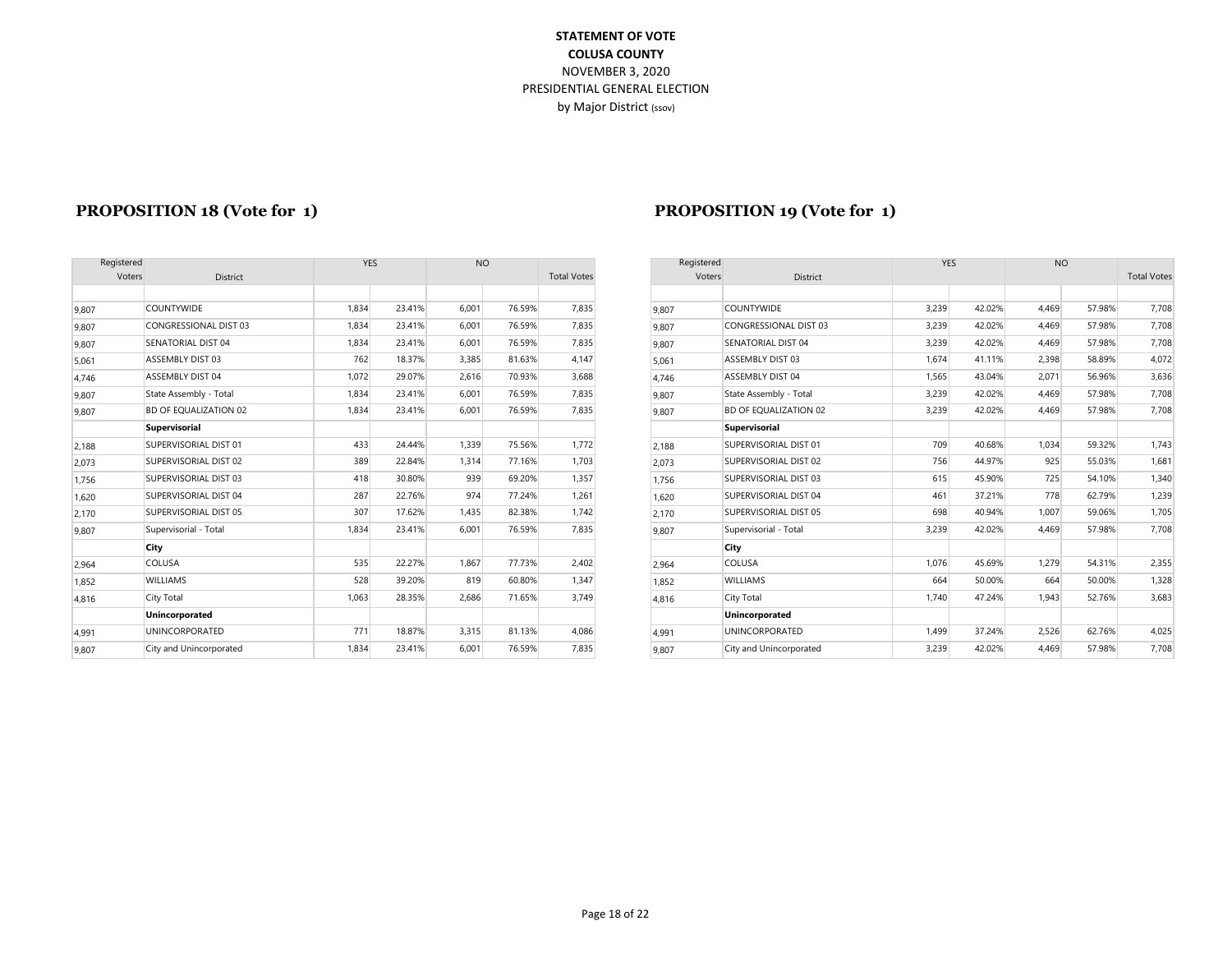|        | Registered                   |       | <b>YES</b> |       | <b>NO</b> |                    |       | Registered            |
|--------|------------------------------|-------|------------|-------|-----------|--------------------|-------|-----------------------|
| Voters | <b>District</b>              |       |            |       |           | <b>Total Votes</b> |       | Voters                |
|        |                              |       |            |       |           |                    |       |                       |
| 9,807  | <b>COUNTYWIDE</b>            | 3.722 | 48.31%     | 3,982 | 51.69%    | 7,704              | 9,807 | <b>COUNTYWIDE</b>     |
| 9.807  | CONGRESSIONAL DIST 03        | 3,722 | 48.31%     | 3,982 | 51.69%    | 7,704              | 9.807 | CONGRESSIONA          |
| 9,807  | SENATORIAL DIST 04           | 3,722 | 48.31%     | 3,982 | 51.69%    | 7,704              | 9.807 | <b>SENATORIAL DIS</b> |
| 5,061  | ASSEMBLY DIST 03             | 2,022 | 49.50%     | 2,063 | 50.50%    | 4,085              | 5,061 | ASSEMBLY DIST         |
| 4,746  | ASSEMBLY DIST 04             | 1,700 | 46.97%     | 1,919 | 53.03%    | 3,619              | 4,746 | <b>ASSEMBLY DIST</b>  |
| 9,807  | State Assembly - Total       | 3,722 | 48.31%     | 3,982 | 51.69%    | 7,704              | 9,807 | State Assembly -      |
| 9,807  | <b>BD OF EQUALIZATION 02</b> | 3,722 | 48.31%     | 3,982 | 51.69%    | 7,704              | 9,807 | <b>BD OF EQUALIZA</b> |
|        | Supervisorial                |       |            |       |           |                    |       | Supervisorial         |
| 2,188  | SUPERVISORIAL DIST 01        | 833   | 47.79%     | 910   | 52.21%    | 1,743              | 2.188 | SUPERVISORIAL         |
| 2,073  | SUPERVISORIAL DIST 02        | 779   | 46.07%     | 912   | 53.93%    | 1,691              | 2.073 | SUPERVISORIAL         |
| 1,756  | SUPERVISORIAL DIST 03        | 622   | 46.80%     | 707   | 53.20%    | 1,329              | 1,756 | SUPERVISORIAL         |
| 1.620  | SUPERVISORIAL DIST 04        | 635   | 51.38%     | 601   | 48.62%    | 1,236              | 1.620 | SUPERVISORIAL         |
| 2,170  | SUPERVISORIAL DIST 05        | 853   | 50.03%     | 852   | 49.97%    | 1,705              | 2,170 | SUPERVISORIAL         |
| 9,807  | Supervisorial - Total        | 3,722 | 48.31%     | 3,982 | 51.69%    | 7,704              | 9,807 | Supervisorial - To    |
|        | City                         |       |            |       |           |                    |       | City                  |
| 2,964  | COLUSA                       | 1,093 | 46.08%     | 1,279 | 53.92%    | 2,372              | 2,964 | COLUSA                |
| 1,852  | <b>WILLIAMS</b>              | 567   | 43.25%     | 744   | 56.75%    | 1,311              | 1.852 | <b>WILLIAMS</b>       |
| 4,816  | City Total                   | 1.660 | 45.07%     | 2,023 | 54.93%    | 3,683              | 4,816 | City Total            |
|        | <b>Unincorporated</b>        |       |            |       |           |                    |       | Unincorporated        |
| 4,991  | <b>UNINCORPORATED</b>        | 2.062 | 51.28%     | 1,959 | 48.72%    | 4.021              | 4.991 | <b>UNINCORPORAT</b>   |
| 9,807  | City and Unincorporated      | 3,722 | 48.31%     | 3,982 | 51.69%    | 7,704              | 9,807 | City and Unincor      |

#### **PROPOSITION 20 (Vote for 1) PROPOSITION 21 (Vote for 1)**

| Registered |                              | <b>YES</b> |        | <b>NO</b> |        |                    | Registered |                              | <b>YES</b> |        | <b>NO</b> |        |                    |
|------------|------------------------------|------------|--------|-----------|--------|--------------------|------------|------------------------------|------------|--------|-----------|--------|--------------------|
| Voters     | District                     |            |        |           |        | <b>Total Votes</b> | Voters     | <b>District</b>              |            |        |           |        | <b>Total Votes</b> |
|            |                              |            |        |           |        |                    |            |                              |            |        |           |        |                    |
| 9,807      | <b>COUNTYWIDE</b>            | 3,722      | 48.31% | 3,982     | 51.69% | 7,704              | 9.807      | <b>COUNTYWIDE</b>            | 1,793      | 23.07% | 5,979     | 76.93% | 7,772              |
| 9,807      | <b>CONGRESSIONAL DIST 03</b> | 3,722      | 48.31% | 3,982     | 51.69% | 7,704              | 9,807      | CONGRESSIONAL DIST 03        | 1,793      | 23.07% | 5,979     | 76.93% | 7,772              |
| 9,807      | <b>SENATORIAL DIST 04</b>    | 3,722      | 48.31% | 3,982     | 51.69% | 7,704              | 9,807      | <b>SENATORIAL DIST 04</b>    | 1,793      | 23.07% | 5,979     | 76.93% | 7,772              |
| 5,061      | <b>ASSEMBLY DIST 03</b>      | 2,022      | 49.50% | 2,063     | 50.50% | 4,085              | 5,061      | ASSEMBLY DIST 03             | 835        | 20.29% | 3,281     | 79.71% | 4,116              |
| 4,746      | <b>ASSEMBLY DIST 04</b>      | 1,700      | 46.97% | 1,919     | 53.03% | 3,619              | 4.746      | ASSEMBLY DIST 04             | 958        | 26.20% | 2,698     | 73.80% | 3,656              |
| 9,807      | State Assembly - Total       | 3,722      | 48.31% | 3,982     | 51.69% | 7,704              | 9,807      | State Assembly - Total       | 1,793      | 23.07% | 5,979     | 76.93% | 7,772              |
| 9,807      | <b>BD OF EQUALIZATION 02</b> | 3,722      | 48.31% | 3,982     | 51.69% | 7,704              | 9,807      | <b>BD OF EQUALIZATION 02</b> | 1,793      | 23.07% | 5,979     | 76.93% | 7,772              |
|            | Supervisorial                |            |        |           |        |                    |            | Supervisorial                |            |        |           |        |                    |
| 2,188      | SUPERVISORIAL DIST 01        | 833        | 47.79% | 910       | 52.21% | 1,743              | 2,188      | SUPERVISORIAL DIST 01        | 418        | 23.74% | 1,343     | 76.26% | 1,761              |
| 2,073      | SUPERVISORIAL DIST 02        | 779        | 46.07% | 912       | 53.93% | 1,691              | 2,073      | SUPERVISORIAL DIST 02        | 355        | 21.02% | 1,334     | 78.98% | 1,689              |
| 1,756      | SUPERVISORIAL DIST 03        | 622        | 46.80% | 707       | 53.20% | 1,329              | 1.756      | SUPERVISORIAL DIST 03        | 371        | 27.65% | 971       | 72.35% | 1,342              |
| 1,620      | SUPERVISORIAL DIST 04        | 635        | 51.38% | 601       | 48.62% | 1,236              | 1,620      | SUPERVISORIAL DIST 04        | 271        | 21.70% | 978       | 78.30% | 1,249              |
| 2,170      | SUPERVISORIAL DIST 05        | 853        | 50.03% | 852       | 49.97% | 1,705              | 2,170      | SUPERVISORIAL DIST 05        | 378        | 21.84% | 1,353     | 78.16% | 1,731              |
| 9,807      | Supervisorial - Total        | 3,722      | 48.31% | 3,982     | 51.69% | 7,704              | 9,807      | Supervisorial - Total        | 1,793      | 23.07% | 5,979     | 76.93% | 7,772              |
|            | City                         |            |        |           |        |                    |            | City                         |            |        |           |        |                    |
| 2,964      | <b>COLUSA</b>                | 1,093      | 46.08% | 1,279     | 53.92% | 2,372              | 2,964      | <b>COLUSA</b>                | 572        | 24.12% | 1,799     | 75.88% | 2,371              |
| 1,852      | <b>WILLIAMS</b>              | 567        | 43.25% | 744       | 56.75% | 1,311              | 1,852      | <b>WILLIAMS</b>              | 447        | 33.71% | 879       | 66.29% | 1,326              |
| 4,816      | City Total                   | 1,660      | 45.07% | 2,023     | 54.93% | 3,683              | 4,816      | City Total                   | 1,019      | 27.56% | 2,678     | 72.44% | 3,697              |
|            | Unincorporated               |            |        |           |        |                    |            | Unincorporated               |            |        |           |        |                    |
| 4,991      | <b>UNINCORPORATED</b>        | 2,062      | 51.28% | 1,959     | 48.72% | 4,021              | 4,991      | <b>UNINCORPORATED</b>        | 774        | 18.99% | 3,301     | 81.01% | 4,075              |
| 9,807      | City and Unincorporated      | 3.722      | 48.31% | 3.982     | 51.69% | 7,704              | 9.807      | City and Unincorporated      | 1,793      | 23.07% | 5,979     | 76.93% | 7,772              |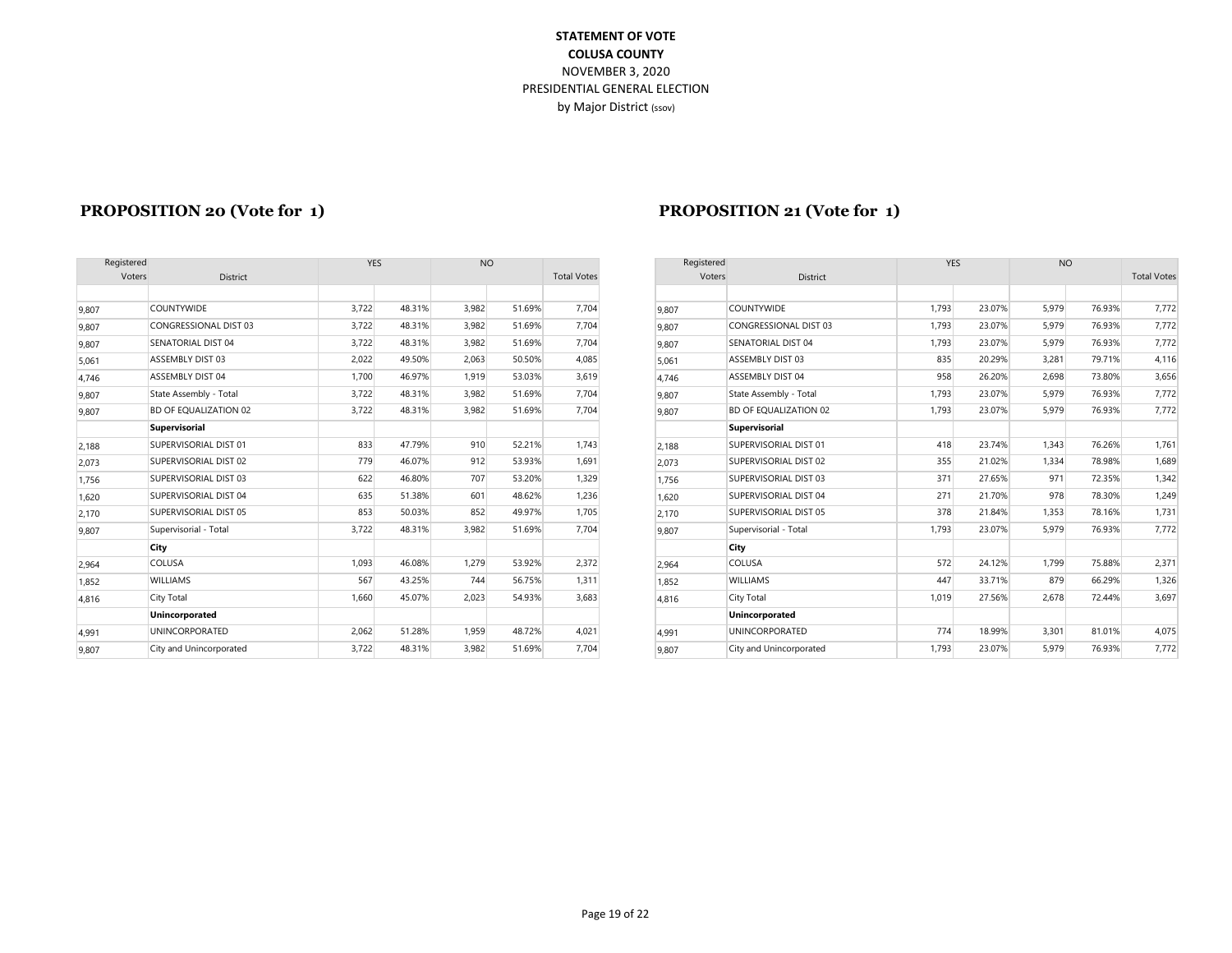| Registered |                         | <b>YES</b> |        | <b>NO</b> |        |                    |       | Registered            |
|------------|-------------------------|------------|--------|-----------|--------|--------------------|-------|-----------------------|
| Voters     | <b>District</b>         |            |        |           |        | <b>Total Votes</b> |       | Voters                |
|            |                         |            |        |           |        |                    |       |                       |
| 9.807      | <b>COUNTYWIDE</b>       | 5,287      | 67.91% | 2,498     | 32.09% | 7,785              | 9.807 | <b>COUNTYWIDE</b>     |
| 9.807      | CONGRESSIONAL DIST 03   | 5,287      | 67.91% | 2,498     | 32.09% | 7,785              | 9.807 | CONGRESSIONA          |
| 9,807      | SENATORIAL DIST 04      | 5.287      | 67.91% | 2,498     | 32.09% | 7,785              | 9,807 | <b>SENATORIAL DIS</b> |
| 5,061      | ASSEMBLY DIST 03        | 2,892      | 69.96% | 1,242     | 30.04% | 4,134              | 5,061 | <b>ASSEMBLY DIST</b>  |
| 4,746      | ASSEMBLY DIST 04        | 2,395      | 65.60% | 1,256     | 34.40% | 3,651              | 4,746 | <b>ASSEMBLY DIST</b>  |
| 9,807      | State Assembly - Total  | 5,287      | 67.91% | 2,498     | 32.09% | 7,785              | 9.807 | State Assembly -      |
| 9,807      | BD OF EQUALIZATION 02   | 5.287      | 67.91% | 2,498     | 32.09% | 7,785              | 9,807 | <b>BD OF EQUALIZA</b> |
|            | Supervisorial           |            |        |           |        |                    |       | Supervisorial         |
| 2,188      | SUPERVISORIAL DIST 01   | 1,176      | 67.28% | 572       | 32.72% | 1,748              | 2,188 | SUPERVISORIAL         |
| 2,073      | SUPERVISORIAL DIST 02   | 1,188      | 69.68% | 517       | 30.32% | 1,705              | 2,073 | SUPERVISORIAL         |
| 1,756      | SUPERVISORIAL DIST 03   | 862        | 63.85% | 488       | 36.15% | 1,350              | 1,756 | SUPERVISORIAL         |
| 1,620      | SUPERVISORIAL DIST 04   | 841        | 67.55% | 404       | 32.45% | 1,245              | 1.620 | SUPERVISORIAL         |
| 2,170      | SUPERVISORIAL DIST 05   | 1,220      | 70.24% | 517       | 29.76% | 1,737              | 2,170 | SUPERVISORIAL         |
| 9,807      | Supervisorial - Total   | 5,287      | 67.91% | 2,498     | 32.09% | 7,785              | 9,807 | Supervisorial - To    |
|            | City                    |            |        |           |        |                    |       | City                  |
| 2,964      | COLUSA                  | 1,625      | 67.82% | 771       | 32.18% | 2,396              | 2.964 | COLUSA                |
| 1,852      | <b>WILLIAMS</b>         | 814        | 61.16% | 517       | 38.84% | 1,331              | 1.852 | <b>WILLIAMS</b>       |
| 4,816      | City Total              | 2.439      | 65.44% | 1.288     | 34.56% | 3,727              | 4,816 | City Total            |
|            | Unincorporated          |            |        |           |        |                    |       | Unincorporated        |
| 4,991      | <b>UNINCORPORATED</b>   | 2.848      | 70.18% | 1,210     | 29.82% | 4,058              | 4,991 | <b>UNINCORPORAT</b>   |
| 9,807      | City and Unincorporated | 5,287      | 67.91% | 2,498     | 32.09% | 7,785              | 9,807 | City and Unincor      |

#### **PROPOSITION 22 (Vote for 1) PROPOSITION 23 (Vote for 1)**

|                         |                      |        |       |        |                    | Registered |                              |                                 |        |            |        |                    |
|-------------------------|----------------------|--------|-------|--------|--------------------|------------|------------------------------|---------------------------------|--------|------------|--------|--------------------|
| District                |                      |        |       |        | <b>Total Votes</b> |            | District                     |                                 |        |            |        | <b>Total Votes</b> |
|                         |                      |        |       |        |                    |            |                              |                                 |        |            |        |                    |
| <b>COUNTYWIDE</b>       | 5,287                | 67.91% | 2,498 | 32.09% | 7,785              | 9.807      | <b>COUNTYWIDE</b>            | 2,022                           | 25.92% | 5,779      | 74.08% | 7,801              |
| CONGRESSIONAL DIST 03   | 5,287                | 67.91% | 2,498 | 32.09% | 7,785              | 9,807      | CONGRESSIONAL DIST 03        | 2,022                           | 25.92% | 5,779      | 74.08% | 7,801              |
| SENATORIAL DIST 04      | 5,287                | 67.91% | 2.498 | 32.09% | 7,785              | 9,807      | <b>SENATORIAL DIST 04</b>    | 2,022                           | 25.92% | 5,779      | 74.08% | 7,801              |
| ASSEMBLY DIST 03        | 2,892                | 69.96% | 1,242 | 30.04% | 4,134              | 5,061      | ASSEMBLY DIST 03             | 962                             | 23.20% | 3,185      | 76.80% | 4,147              |
| ASSEMBLY DIST 04        | 2,395                | 65.60% | 1,256 | 34.40% | 3,651              | 4.746      | ASSEMBLY DIST 04             | 1,060                           | 29.01% | 2,594      | 70.99% | 3,654              |
| State Assembly - Total  | 5,287                | 67.91% | 2.498 | 32.09% | 7,785              | 9,807      | State Assembly - Total       | 2,022                           | 25.92% | 5,779      | 74.08% | 7,801              |
| BD OF EQUALIZATION 02   | 5,287                | 67.91% | 2,498 | 32.09% | 7,785              | 9.807      | <b>BD OF EQUALIZATION 02</b> | 2,022                           | 25.92% | 5,779      | 74.08% | 7,801              |
| Supervisorial           |                      |        |       |        |                    |            |                              |                                 |        |            |        |                    |
| SUPERVISORIAL DIST 01   | 1.176                | 67.28% | 572   | 32.72% | 1,748              | 2,188      | SUPERVISORIAL DIST 01        | 438                             | 24.84% | 1,325      | 75.16% | 1,763              |
| SUPERVISORIAL DIST 02   | 1,188                | 69.68% | 517   | 30.32% | 1,705              | 2,073      | SUPERVISORIAL DIST 02        | 415                             | 24.43% | 1,284      | 75.57% | 1,699              |
| SUPERVISORIAL DIST 03   | 862                  | 63.85% | 488   | 36.15% | 1,350              | 1.756      | SUPERVISORIAL DIST 03        | 435                             | 32.49% | 904        | 67.51% | 1,339              |
| SUPERVISORIAL DIST 04   | 841                  | 67.55% | 404   | 32.45% | 1,245              | 1,620      | SUPERVISORIAL DIST 04        | 332                             | 26.39% | 926        | 73.61% | 1,258              |
| SUPERVISORIAL DIST 05   | 1,220                | 70.24% | 517   | 29.76% | 1,737              | 2,170      | SUPERVISORIAL DIST 05        | 402                             | 23.08% | 1.340      | 76.92% | 1,742              |
| Supervisorial - Total   | 5,287                | 67.91% | 2,498 | 32.09% | 7,785              | 9,807      | Supervisorial - Total        | 2,022                           | 25.92% | 5,779      | 74.08% | 7,801              |
| City                    |                      |        |       |        |                    |            |                              |                                 |        |            |        |                    |
| COLUSA                  | 1,625                | 67.82% | 771   | 32.18% | 2,396              | 2,964      | <b>COLUSA</b>                | 633                             | 26.42% | 1.763      | 73.58% | 2,396              |
| <b>WILLIAMS</b>         | 814                  | 61.16% | 517   | 38.84% | 1,331              | 1,852      | <b>WILLIAMS</b>              | 509                             | 38.27% | 821        | 61.73% | 1,330              |
| City Total              | 2,439                | 65.44% | 1,288 | 34.56% | 3,727              | 4,816      | City Total                   | 1,142                           | 30.65% | 2,584      | 69.35% | 3,726              |
| Unincorporated          |                      |        |       |        |                    |            | Unincorporated               |                                 |        |            |        |                    |
| <b>UNINCORPORATED</b>   | 2,848                | 70.18% | 1,210 | 29.82% | 4,058              | 4,991      | <b>UNINCORPORATED</b>        | 880                             | 21.60% | 3,195      | 78.40% | 4,075              |
| City and Unincorporated | 5,287                | 67.91% | 2.498 | 32.09% | 7,785              | 9.807      | City and Unincorporated      | 2,022                           | 25.92% | 5,779      | 74.08% | 7,801              |
|                         | Registered<br>Voters |        | YES   |        | <b>NO</b>          |            |                              | Voters<br>Supervisorial<br>City |        | <b>YES</b> |        | <b>NO</b>          |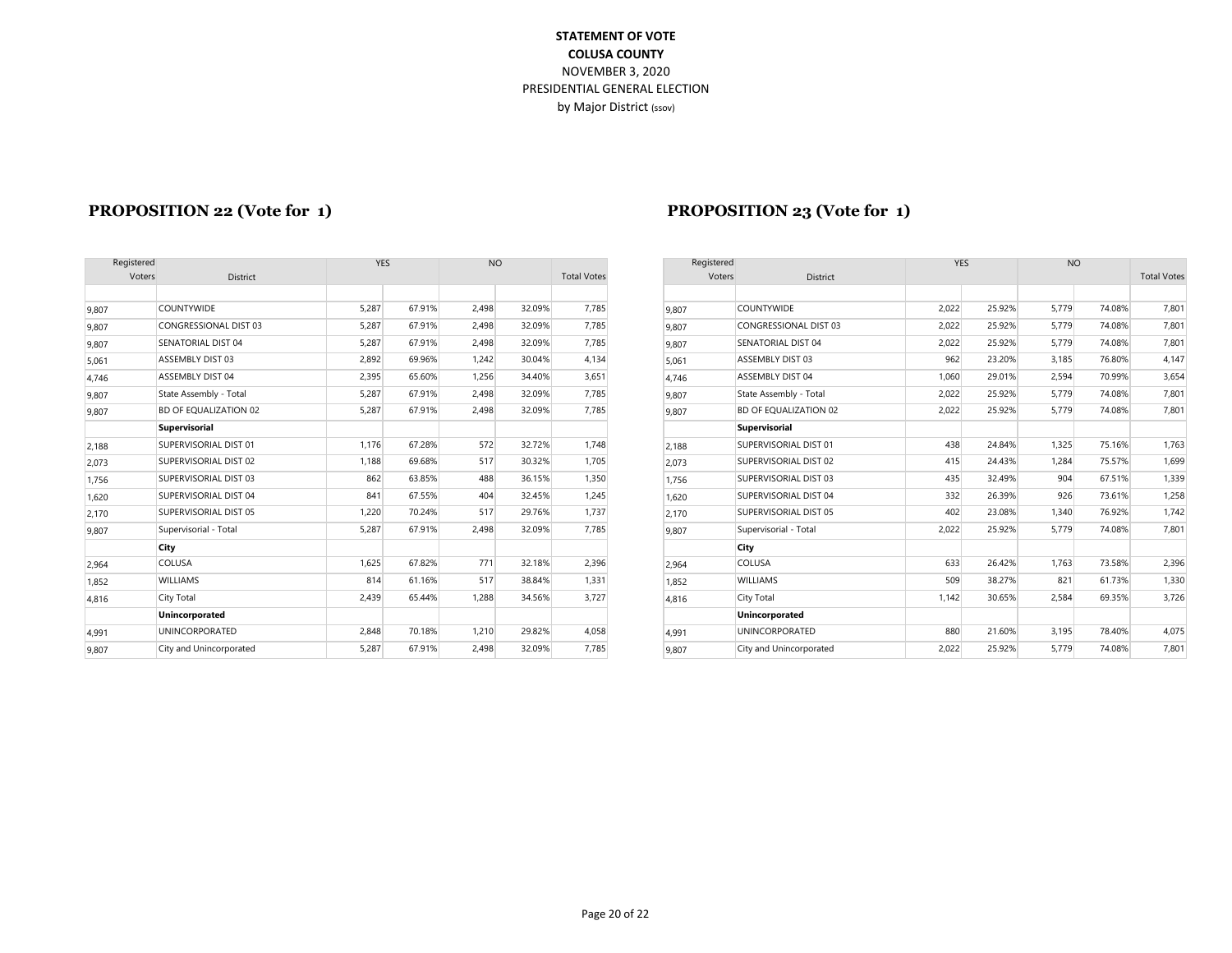| Registered |                              |       | <b>YES</b> | <b>NO</b> |        |                    | Registered |                         |
|------------|------------------------------|-------|------------|-----------|--------|--------------------|------------|-------------------------|
| Voters     | <b>District</b>              |       |            |           |        | <b>Total Votes</b> | Voters     | District                |
|            |                              |       |            |           |        |                    |            |                         |
| 9,807      | <b>COUNTYWIDE</b>            | 3,348 | 43.67%     | 4.319     | 56.33% | 7,667              | 9.807      | <b>COUNTYWIDE</b>       |
| 9,807      | <b>CONGRESSIONAL DIST 03</b> | 3,348 | 43.67%     | 4,319     | 56.33% | 7,667              | 9.807      | CONGRESSIONAL DIST 0    |
| 9,807      | SENATORIAL DIST 04           | 3,348 | 43.67%     | 4,319     | 56.33% | 7,667              | 9,807      | SENATORIAL DIST 04      |
| 5,061      | ASSEMBLY DIST 03             | 1.658 | 40.90%     | 2.396     | 59.10% | 4,054              | 5,061      | ASSEMBLY DIST 03        |
| 4,746      | ASSEMBLY DIST 04             | 1.690 | 46.78%     | 1.923     | 53.22% | 3,613              | 4,746      | ASSEMBLY DIST 04        |
| 9,807      | State Assembly - Total       | 3,348 | 43.67%     | 4,319     | 56.33% | 7,667              | 9,807      | State Assembly - Total  |
| 9,807      | BD OF EQUALIZATION 02        | 3,348 | 43.67%     | 4,319     | 56.33% | 7,667              | 9.807      | BD OF EQUALIZATION 02   |
|            | <b>Supervisorial</b>         |       |            |           |        |                    |            | <b>Supervisorial</b>    |
| 2,188      | SUPERVISORIAL DIST 01        | 731   | 42.04%     | 1,008     | 57.96% | 1,739              | 2.188      | SUPERVISORIAL DIST 01   |
| 2,073      | SUPERVISORIAL DIST 02        | 728   | 43.65%     | 940       | 56.35% | 1,668              | 2,073      | SUPERVISORIAL DIST 02   |
| 1,756      | SUPERVISORIAL DIST 03        | 669   | 50.23%     | 663       | 49.77% | 1,332              | 1.756      | SUPERVISORIAL DIST 03   |
| 1,620      | SUPERVISORIAL DIST 04        | 516   | 41.85%     | 717       | 58.15% | 1,233              | 1.620      | SUPERVISORIAL DIST 04   |
| 2,170      | SUPERVISORIAL DIST 05        | 704   | 41.53%     | 991       | 58.47% | 1,695              | 2,170      | SUPERVISORIAL DIST 05   |
| 9,807      | Supervisorial - Total        | 3,348 | 43.67%     | 4,319     | 56.33% | 7,667              | 9,807      | Supervisorial - Total   |
|            | City                         |       |            |           |        |                    |            | City                    |
| 2,964      | COLUSA                       | 1.030 | 44.28%     | 1,296     | 55.72% | 2,326              | 2,964      | COLUSA                  |
| 1,852      | <b>WILLIAMS</b>              | 735   | 56.15%     | 574       | 43.85% | 1,309              | 1.852      | <b>WILLIAMS</b>         |
| 4,816      | City Total                   | 1,765 | 48.56%     | 1,870     | 51.44% | 3,635              | 4,816      | City Total              |
|            | Unincorporated               |       |            |           |        |                    |            | Unincorporated          |
| 4,991      | <b>UNINCORPORATED</b>        | 1,583 | 39.26%     | 2.449     | 60.74% | 4,032              | 4.991      | <b>UNINCORPORATED</b>   |
| 9,807      | City and Unincorporated      | 3,348 | 43.67%     | 4,319     | 56.33% | 7,667              | 9,807      | City and Unincorporated |

#### **PROPOSITION 24 (Vote for 1) PROPOSITION 25 (Vote for 1)**

|                         |                      |        | <b>NO</b> |        |                    |       |                              |                      |        |            |        |                    |
|-------------------------|----------------------|--------|-----------|--------|--------------------|-------|------------------------------|----------------------|--------|------------|--------|--------------------|
| District                |                      |        |           |        | <b>Total Votes</b> |       | District                     |                      |        |            |        | <b>Total Votes</b> |
|                         |                      |        |           |        |                    |       |                              |                      |        |            |        |                    |
| <b>COUNTYWIDE</b>       | 3.348                | 43.67% | 4.319     | 56.33% | 7,667              | 9.807 | <b>COUNTYWIDE</b>            | 2.147                | 27.93% | 5.540      | 72.07% | 7,687              |
| CONGRESSIONAL DIST 03   | 3,348                | 43.67% | 4,319     | 56.33% | 7,667              | 9.807 | CONGRESSIONAL DIST 03        | 2,147                | 27.93% | 5,540      | 72.07% | 7,687              |
| SENATORIAL DIST 04      | 3,348                | 43.67% | 4,319     | 56.33% | 7,667              | 9,807 | <b>SENATORIAL DIST 04</b>    | 2,147                | 27.93% | 5,540      | 72.07% | 7,687              |
| ASSEMBLY DIST 03        | 1,658                | 40.90% | 2,396     | 59.10% | 4,054              | 5,061 | ASSEMBLY DIST 03             | 1,002                | 24.67% | 3,060      | 75.33% | 4,062              |
| ASSEMBLY DIST 04        | 1,690                | 46.78% | 1,923     | 53.22% | 3,613              | 4.746 | ASSEMBLY DIST 04             | 1,145                | 31.59% | 2,480      | 68.41% | 3,625              |
| State Assembly - Total  | 3,348                | 43.67% | 4.319     | 56.33% | 7,667              | 9.807 | State Assembly - Total       | 2,147                | 27.93% | 5,540      | 72.07% | 7,687              |
| BD OF EQUALIZATION 02   | 3,348                | 43.67% | 4.319     | 56.33% | 7,667              | 9,807 | <b>BD OF EQUALIZATION 02</b> | 2,147                | 27.93% | 5,540      | 72.07% | 7,687              |
| Supervisorial           |                      |        |           |        |                    |       | Supervisorial                |                      |        |            |        |                    |
| SUPERVISORIAL DIST 01   | 731                  | 42.04% | 1.008     | 57.96% | 1,739              | 2,188 | SUPERVISORIAL DIST 01        | 512                  | 29.32% | 1,234      | 70.68% | 1,746              |
| SUPERVISORIAL DIST 02   | 728                  | 43.65% | 940       | 56.35% | 1,668              | 2,073 | SUPERVISORIAL DIST 02        | 471                  | 28.12% | 1,204      | 71.88% | 1,675              |
| SUPERVISORIAL DIST 03   | 669                  | 50.23% | 663       | 49.77% | 1,332              | 1,756 | SUPERVISORIAL DIST 03        | 438                  | 33.06% | 887        | 66.94% | 1,325              |
| SUPERVISORIAL DIST 04   | 516                  | 41.85% | 717       | 58.15% | 1,233              | 1.620 | SUPERVISORIAL DIST 04        | 318                  | 25.56% | 926        | 74.44% | 1,244              |
| SUPERVISORIAL DIST 05   | 704                  | 41.53% | 991       | 58.47% | 1,695              | 2,170 | SUPERVISORIAL DIST 05        | 408                  | 24.04% | 1,289      | 75.96% | 1,697              |
| Supervisorial - Total   | 3,348                | 43.67% | 4.319     | 56.33% | 7,667              | 9,807 | Supervisorial - Total        | 2,147                | 27.93% | 5,540      | 72.07% | 7,687              |
| City                    |                      |        |           |        |                    |       | City                         |                      |        |            |        |                    |
| COLUSA                  | 1,030                | 44.28% | 1,296     | 55.72% | 2,326              | 2.964 | <b>COLUSA</b>                | 657                  | 28.23% | 1,670      | 71.77% | 2,327              |
| <b>WILLIAMS</b>         | 735                  | 56.15% | 574       | 43.85% | 1,309              | 1,852 | <b>WILLIAMS</b>              | 499                  | 38.24% | 806        | 61.76% | 1,305              |
| City Total              | 1.765                | 48.56% | 1.870     | 51.44% | 3,635              | 4,816 | <b>City Total</b>            | 1,156                | 31.83% | 2,476      | 68.17% | 3,632              |
| Unincorporated          |                      |        |           |        |                    |       | Unincorporated               |                      |        |            |        |                    |
| <b>UNINCORPORATED</b>   | 1,583                | 39.26% | 2,449     | 60.74% | 4,032              | 4,991 | <b>UNINCORPORATED</b>        | 991                  | 24.44% | 3,064      | 75.56% | 4,055              |
| City and Unincorporated | 3,348                | 43.67% | 4.319     | 56.33% | 7,667              | 9.807 | City and Unincorporated      | 2,147                | 27.93% | 5,540      | 72.07% | 7,687              |
|                         | Registered<br>Voters |        | YES       |        |                    |       |                              | Registered<br>Voters |        | <b>YES</b> |        | <b>NO</b>          |